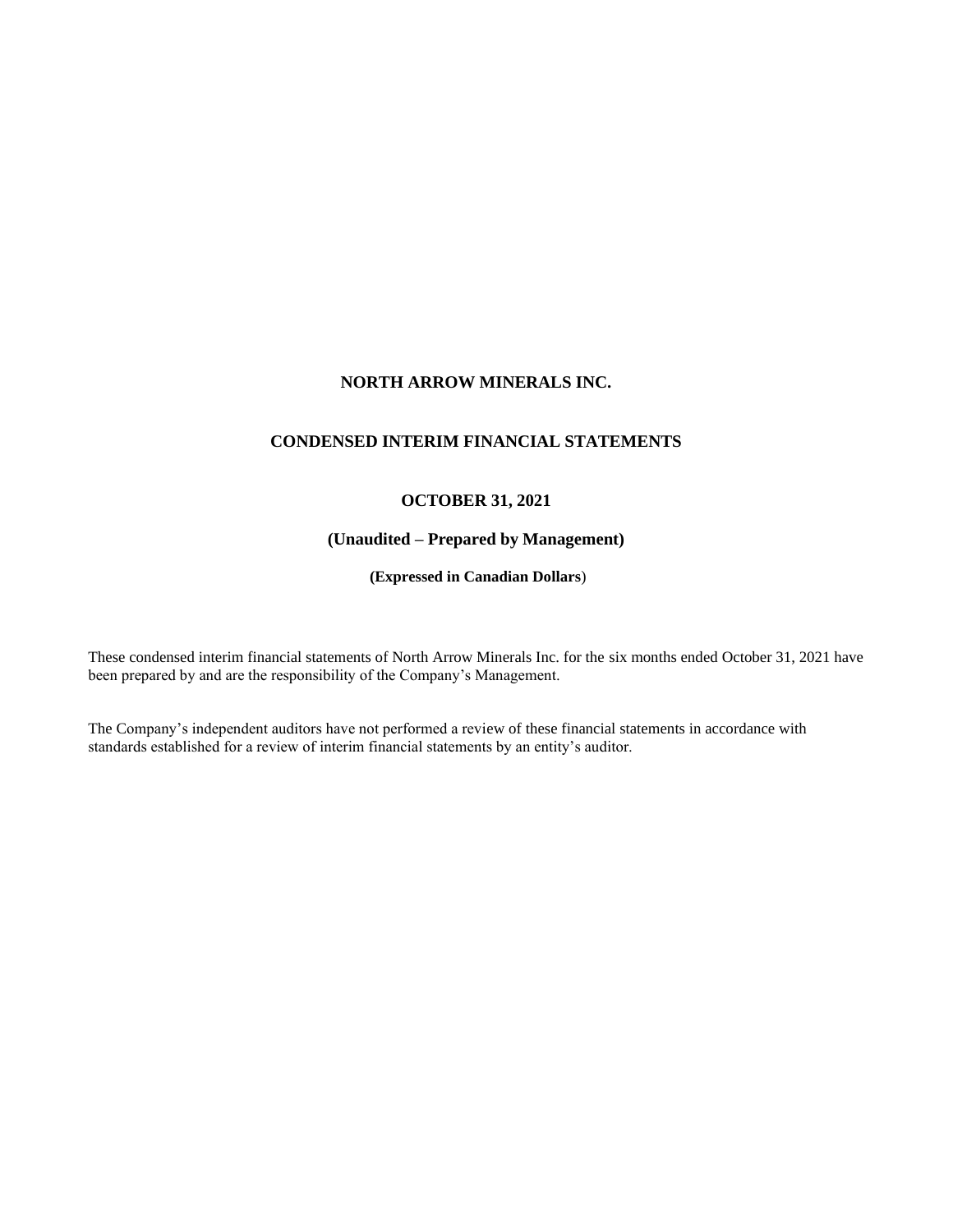|                                                                             | October 31, 2021 |                  |    | April 30, 2021 |
|-----------------------------------------------------------------------------|------------------|------------------|----|----------------|
| <b>ASSETS</b>                                                               |                  |                  |    |                |
| <b>Current</b>                                                              |                  |                  |    |                |
| Cash                                                                        | \$               | 3,006,363        | \$ | 1,091,927      |
| Receivables (Note 5)                                                        |                  | 142,764          |    | 17,929         |
| Marketable securities (Note 4)                                              |                  | 15,000           |    | 27,500         |
| Prepaid expenses                                                            |                  | 16,762           |    | 29,880         |
|                                                                             |                  | 3,180,889        |    | 1,167,236      |
| <b>Equipment</b> (Note 6)                                                   |                  | 36,391           |    | 41,513         |
| <b>Right-of-use assets (Note 7)</b>                                         |                  | 11,800           |    | 32,408         |
| <b>Exploration and evaluation assets (Note 8)</b>                           |                  | 19,679,771       |    | 19,356,366     |
|                                                                             | \$               | 22,908,851       | \$ | 20,597,523     |
| <b>LIABILITIES</b>                                                          |                  |                  |    |                |
| <b>Current</b>                                                              |                  |                  |    |                |
| Accounts payable and accrued liabilities (Note 9 and 13)                    | \$               | 644,004          | \$ | 434,204        |
| Bank line of credit (Note 10)                                               |                  | 40,000           |    | 40,000         |
| Loan payable (Note 11)                                                      |                  | 401,142          |    | 338,461        |
| Advance from Burgundy Diamond Mines Limited (Note 8)                        |                  | 2,171,710        |    | 761,734        |
| Deferred Premium (Note 12)<br>Current portion of lease liabilities (Note 7) |                  | 19,828<br>12,567 |    | 32,390         |
|                                                                             |                  | 3,289,251        |    | 1,606,789      |
| Lease liabilities (Note 7)                                                  |                  |                  |    | 883            |
| <b>SHAREHOLDERS' EQUITY</b>                                                 |                  |                  |    |                |
| Capital stock (Note 12)                                                     |                  | 38,168,252       |    | 37,232,321     |
| Share-based payment reserve (Note 12)                                       |                  | 5,404,878        |    | 5,343,896      |
| Deficit                                                                     |                  | (23,953,530)     |    | (23, 586, 366) |
|                                                                             |                  | 19,619,600       |    | 18,989,851     |
|                                                                             | \$               | 22,908,851       | \$ | 20,597,523     |

## **Nature and continuance of operations (Note 1)**

## **Approved and authorized on behalf of the Board on December 17, 2021:**

*"D. Grenville Thomas"* Director *"Blair Murdoch"* Director

The accompanying notes are an integral part of these financial statements.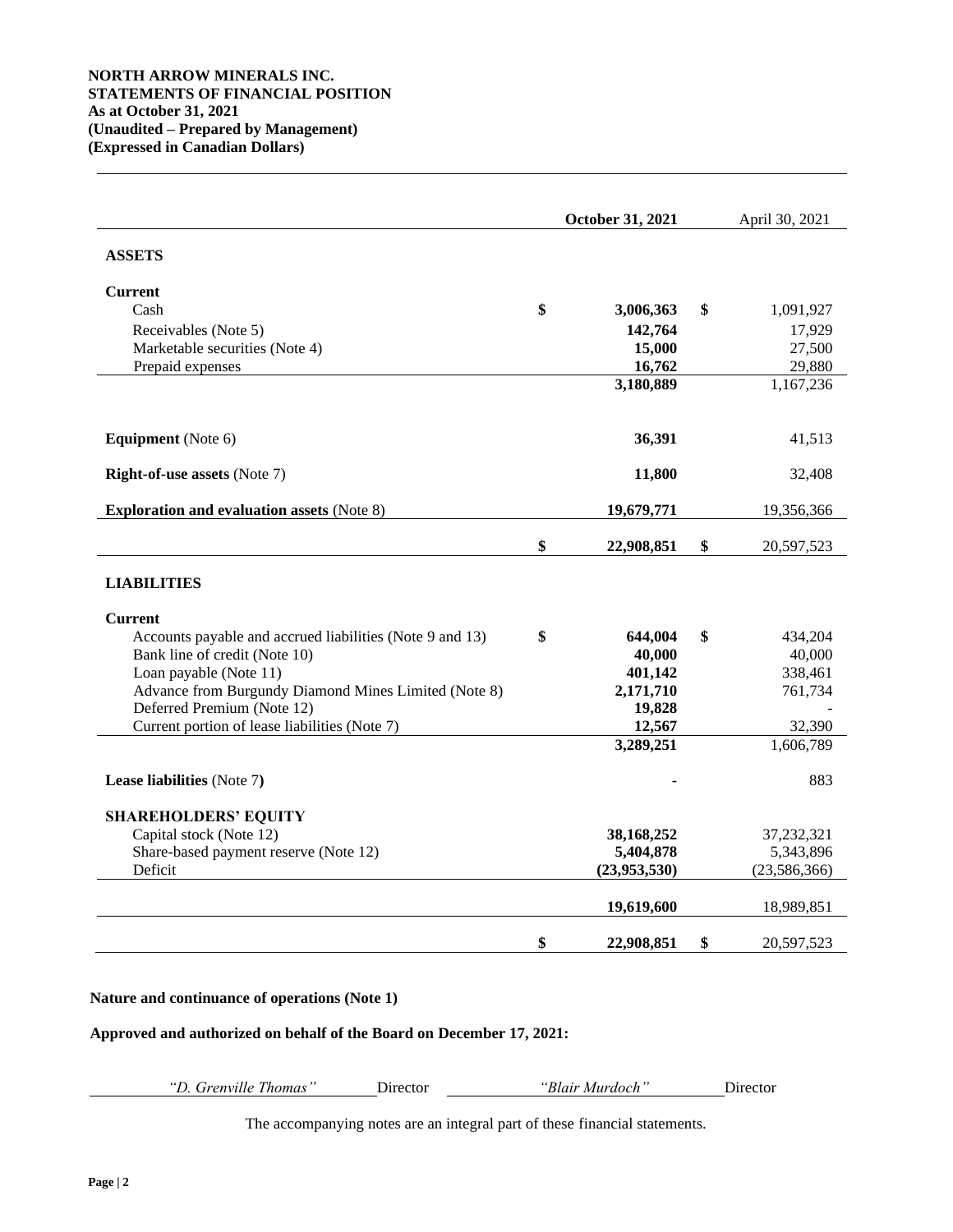## **NORTH ARROW MINERALS INC. STATEMENTS OF LOSS AND COMPREHENSIVE LOSS For the Three and Six Months Ended October 31, 2021 (Unaudited – Prepared by Management) (Expressed in Canadian Dollars)**

|                                                               | <b>Three Months</b><br>October 31,<br>2021 | Three Months<br>October 31, | 2020 | <b>Six Months</b><br>October 31,<br>2021 | <b>Six Months</b><br>October 31,<br>2020 |
|---------------------------------------------------------------|--------------------------------------------|-----------------------------|------|------------------------------------------|------------------------------------------|
| Advertising, promotion and travel                             | \$<br>6.848                                | \$<br>7,154                 | \$   | 33,720                                   | \$<br>8,697                              |
| Amortization of bonus shares (Note 11)                        | 20,959                                     |                             |      | 41,918                                   |                                          |
| Consulting (Note 13)                                          | 7,555                                      | 2,355                       |      | 9,805                                    | 4,605                                    |
| Depreciation                                                  | 12,865                                     | 22,403                      |      | 25,730                                   | 44,806                                   |
| Office, miscellaneous and rent (Note 13)                      | 34,895                                     | 14,859                      |      | 60,859                                   | 24,206                                   |
| Professional fees                                             | 3,025                                      | 5,656                       |      | 8,725                                    | 5,700                                    |
| Property investigation costs                                  | 2,685<br>947                               | 24,776<br>852               |      | 13,819                                   | 52,906                                   |
| Regulatory and filing fees<br>Salaries and benefits (Note 13) |                                            | 77,353                      |      | 4,723                                    | 3,741                                    |
| Share-based compensation (Note 12)                            | 58,166<br>22,424                           |                             |      | 120,967<br>60,982                        | 171,814                                  |
|                                                               | (170, 369)                                 | 11,661<br>(167,069)         |      | (381, 248)                               | 24,544<br>(341, 019)                     |
|                                                               |                                            |                             |      |                                          |                                          |
| Interest, foreign exchange and other                          |                                            |                             |      |                                          |                                          |
| income                                                        | 302                                        | 276                         |      | 302                                      | 467                                      |
| Other income - deferred premium                               | 5,072                                      |                             |      | 26,282                                   |                                          |
| Gain (loss) on marketable securities                          | (5,000)                                    | 14,562                      |      | (12,500)                                 | 81,478                                   |
|                                                               | 374                                        | 14,838                      |      | 14,084                                   | 81,945                                   |
| Net and comprehensive loss                                    | \$<br>(169,995)                            | \$(152,231)                 | \$   | (367, 164)                               | \$<br>(259,074)                          |
| Basic and diluted loss per share                              | \$<br>(0.00)                               | $\mathbb{S}$<br>(0.00)      | \$   | (0.00)                                   | \$<br>(0.00)                             |
| Weighted average number of common<br>shares                   | 120,898,744                                | 110,676,744                 |      | 119,355,037                              | 110,676,744                              |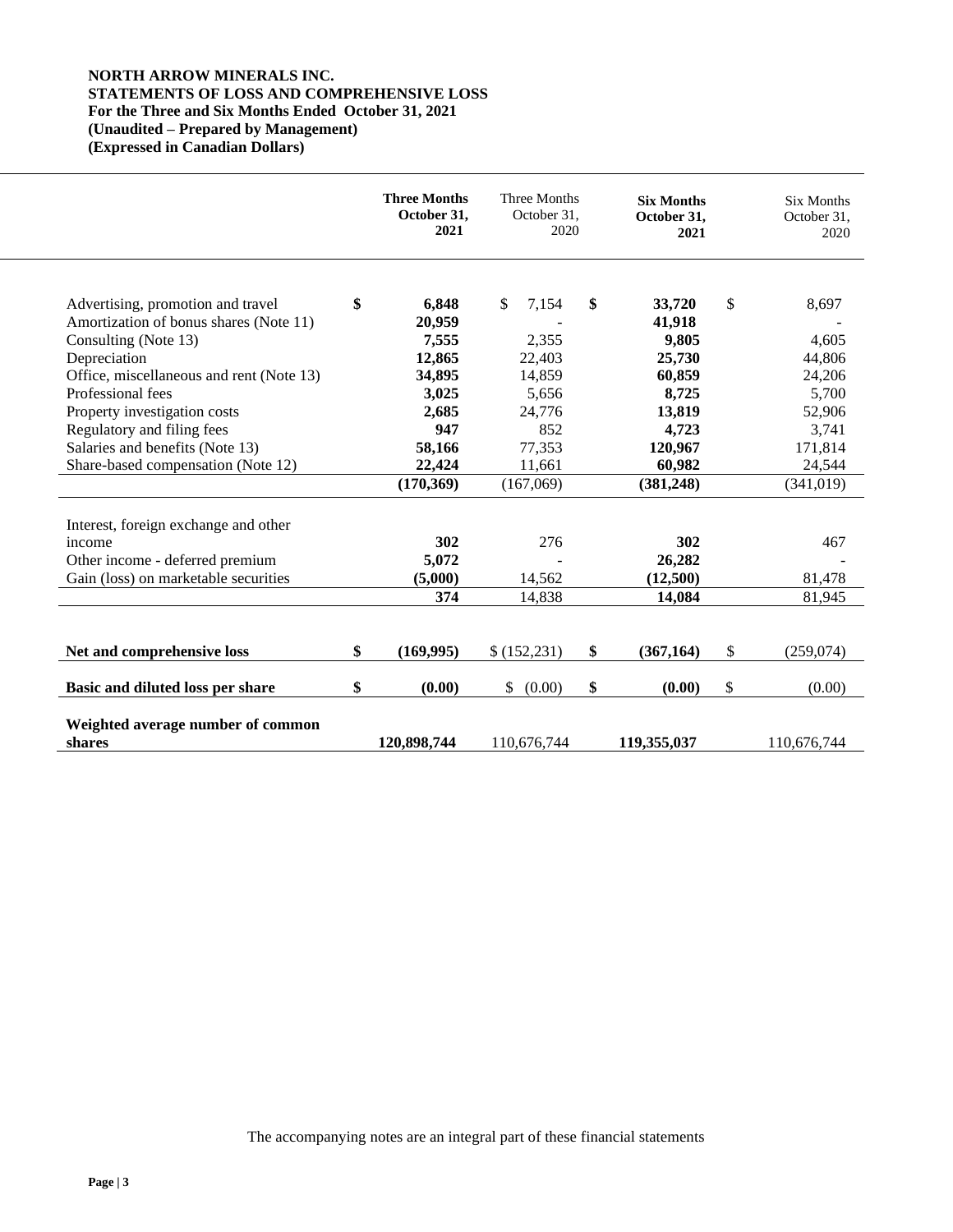|                                                                                                                                            | 2021                                | 2020                         |
|--------------------------------------------------------------------------------------------------------------------------------------------|-------------------------------------|------------------------------|
| <b>CASH FLOWS FROM OPERATING ACTIVITIES</b>                                                                                                |                                     |                              |
| Loss for the period                                                                                                                        | \$<br>(367, 164)                    | \$<br>(259,074)              |
| Items not involving cash:                                                                                                                  |                                     |                              |
| Depreciation                                                                                                                               | 25,730                              | 44,806                       |
| Share-based compensation                                                                                                                   | 60,982                              | 24,544                       |
| Loss (gain) on marketable securities                                                                                                       | 12,500                              | (81, 478)                    |
| Finance cost                                                                                                                               | 22,265                              | 3,350                        |
| Amortization of bonus shares                                                                                                               | 41,918                              |                              |
| Other income - deferred premium                                                                                                            | (26, 282)                           |                              |
| Changes in non-cash working capital items:                                                                                                 |                                     |                              |
| Receivables                                                                                                                                | (124, 835)                          | 9,914                        |
| Prepaid expenses                                                                                                                           | 13,118                              |                              |
| Accounts payable and accrued liabilities                                                                                                   | 27,439                              | (8,205)                      |
|                                                                                                                                            | (314, 329)                          | (266, 143)                   |
| Proceeds on sale of marketable securities<br>Advance from Burgundy Diamond Mines Limited<br>Purchase of equipment                          | 1,409,976<br>1,268,932              | 110,055<br>(2,087)<br>70,556 |
| <b>CASH FLOWS FROM FINANCING ACTIVITIES</b><br>Proceeds from a private placement<br>Share issuance costs<br>Repayment of lease liabilities | 1,014,420<br>(32, 379)<br>(22, 208) | (40,036)                     |
|                                                                                                                                            | 959,833                             | (40,036)                     |
| Change in cash during the period                                                                                                           | 1,914,436                           | (235, 623)                   |
| Cash, beginning of the year                                                                                                                | 1,091,927                           | 579,550                      |
| Cash, end of the period                                                                                                                    | \$<br>3,006,363                     | \$<br>343,927                |

## **Supplemental disclosure with respect to cash flows (Note 14)**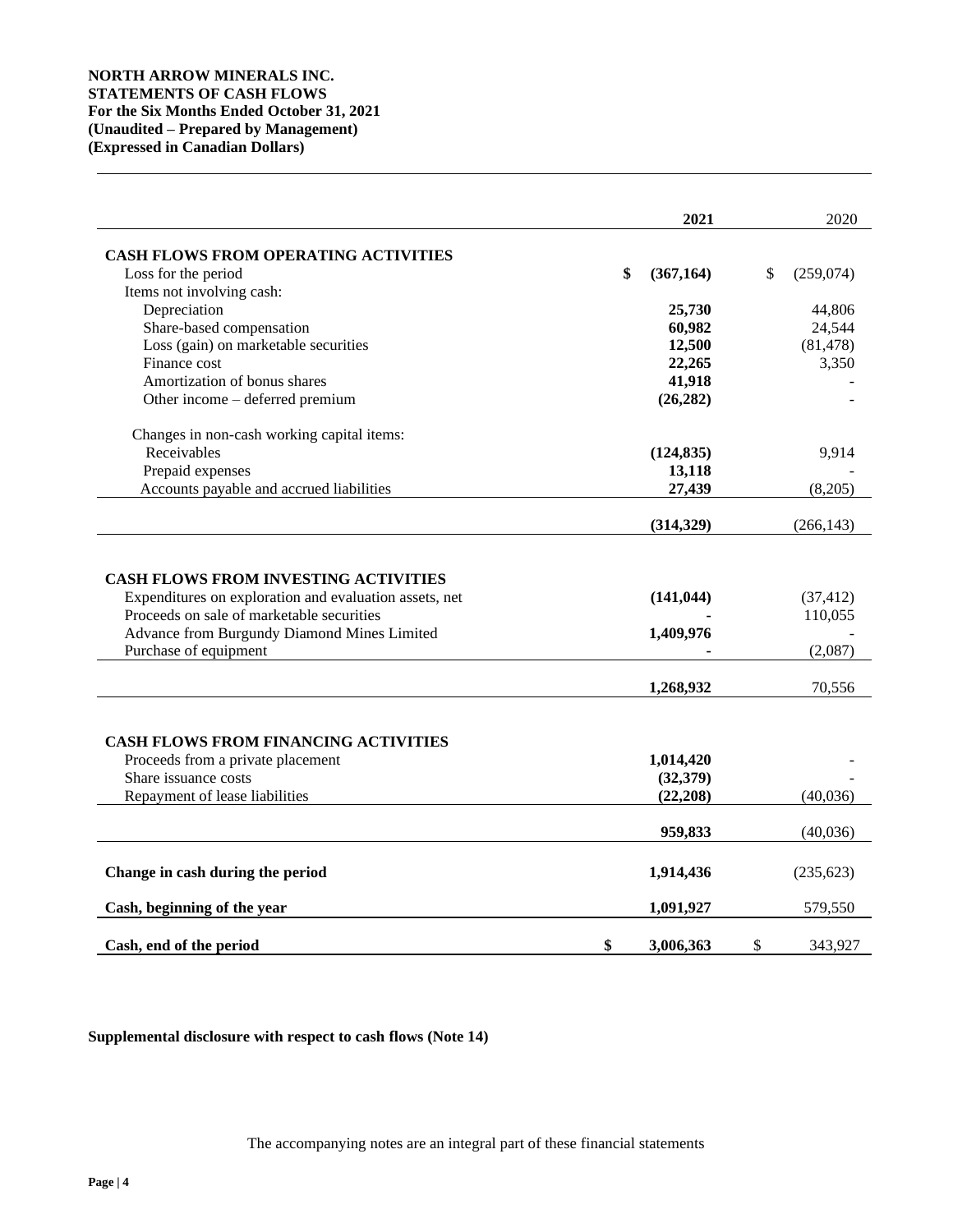## **NORTH ARROW MINERALS INC. STATEMENTS OF CHANGES IN EQUITY (Unaudited – Prepared by Management) (Expressed in Canadian Dollars)**

|                                                                               | Number of<br><b>Shares</b> | <b>Capital Stock</b> | Share-based<br>payment<br>reserve | <b>Deficit</b>  | <b>Total</b>                    |
|-------------------------------------------------------------------------------|----------------------------|----------------------|-----------------------------------|-----------------|---------------------------------|
| Balance, April 30, 2020                                                       | 110,676,744                | \$37,147,321         | \$5,300,452                       | \$ (22,958,175) | \$19,489,598                    |
| <b>Share-based compensation</b><br><b>Net loss</b>                            |                            | ٠<br>٠               | 24,544                            | (259, 074)      | 24,544<br>(259,074)             |
| Balance, October 31, 2020                                                     | 110,676,744                | \$37,147,321         | \$5,324,996                       | \$(23,217,249)  | \$19,255,068                    |
| Balance, April 30, 2021                                                       | 111,676,744                | \$37,232,321         | \$5,343,896                       | \$(23,586,366)  | \$18,989,851                    |
| <b>Share-based compensation</b><br><b>Net loss</b><br>Private placement – net | 9,222,000                  | 935,931              | 60,982                            | (367, 164)      | 60,982<br>(367, 164)<br>935,931 |
| Balance, October 31, 2021                                                     | 120,898,744                | \$38,168,252         | \$5,404,878                       | \$ (23,953,530) | \$19,619,600                    |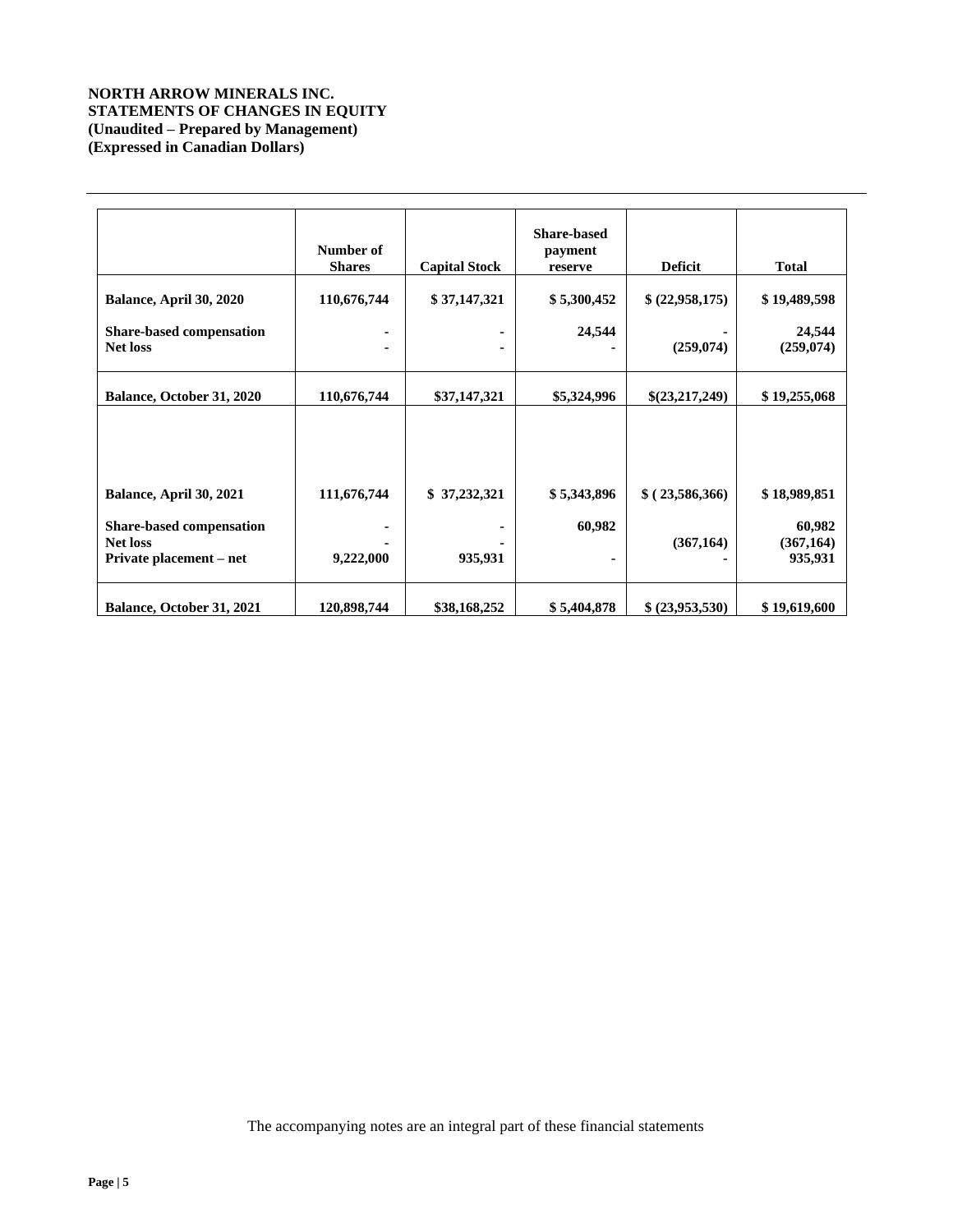## **1. NATURE AND CONTINUANCE OF OPERATIONS**

North Arrow Minerals Inc. (the "Company or North Arrow") is incorporated federally under the laws of the Canada Business Corporations Act.

The financial statements of the Company are presented in Canadian dollars, which is the functional currency of the Company.The Company trades on the TSX Venture Exchange (TSXV – NAR) and its registered office address is Ste. #960-789 West Pender Street, Vancouver, BC, Canada V6C 1H2.

The Company's principal business activity is the acquisition and exploration of exploration and evaluation assets. To date, the Company has not generated significant revenues from operations and is considered to be in the exploration stage.

These financial statements have been prepared on a going concern basis which assumes the Company will be able to realize its assets and discharge its liabilities in the normal course of business for the foreseeable future. At October 31, 2021, the Company had an accumulated deficit of \$23,953,530 (April 30, 2021 - \$23,586,366), incurred ongoing losses and has no source of recurring revenue. These material uncertainties may cast significant doubt upon the Company's ability to continue as a going concern. These financial statements do not reflect the adjustments to the carrying values of assets and liabilities, the reported amounts of expenses and the classification of statement of financial position items if the going concern assumption was inappropriate. These adjustments could be material.

The Company's continuation as a going concern is dependent on the successful results from its mineral property exploration activities, its ability to reduce or defer discretionary expenditures and its continued ability to raise equity capital or borrowings sufficient to meet current and future obligations.

In March 2020 the World Health Organization declared coronavirus COVID-19 a global pandemic. This pandemic has adversely affected workforces, economies, and financial markets globally. While increasing vaccination rates throughout Canada have allowed field exploration activities to resume in the jurisdictions in which the Company operates, it is not possible for the Company to predict the duration or magnitude of the adverse effects the pandemic may have on the Company's business or results of operations at this time.

### **2. BASIS OF PRESENTATION**

### **a) Statement of compliance**

These financial statements have been prepared in accordance with International Financial Reporting Standards ("IFRS") as issued by the International Accounting Standards Board ("IASB") and interpretations of the International Financial Reporting Interpretations Committee ("IFRIC") and specifically with IAS 34, Interim Financial Reporting. The accounting policies applied in preparation of these financial statements are consistent with those applied and disclosed in the Company's financial statements for the year ended April 30, 2021. These financial statements are presented in Canadian dollars unless otherwise noted.

### **b) Historical cost**

These financial statements have been prepared on a historical cost basis except for certain financial instruments measured at fair value.

#### **c) Significant accounting judgments, estimates and assumptions**

The preparation of financial statements in conformity with IFRS requires management to make certain estimates, judgments and assumptions that affect the reported amounts of assets and liabilities at the date of the financial statements and the reported revenues and expenses during this period. Although management uses historical experiences and its best knowledge of the amount, events or actions to form the basis for judgments and estimates, actual results may differ from these estimates.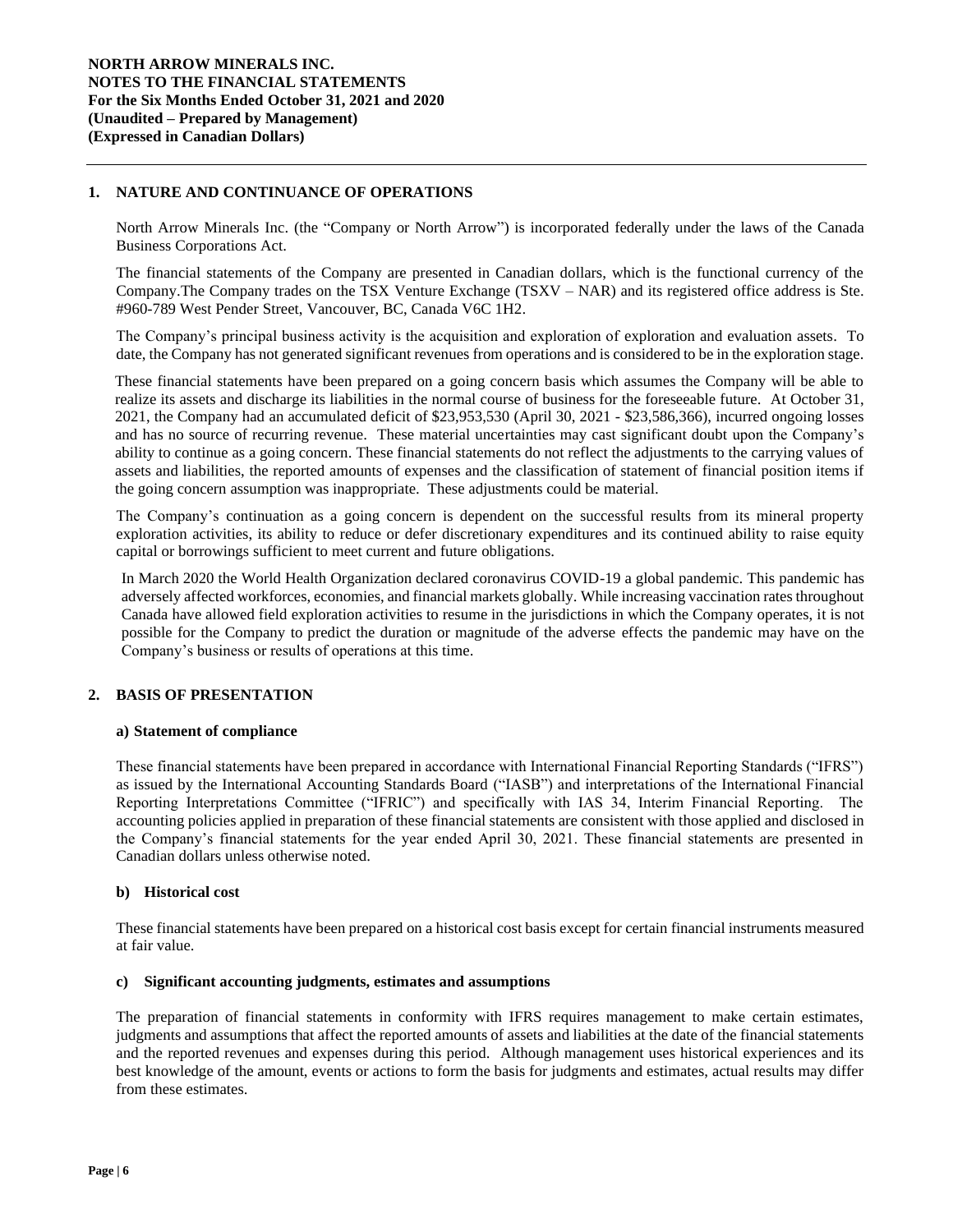## **2. BASIS OF PRESENTATION –** *continued*

#### **c) Significant accounting judgments, estimates and assumptions** *- continued*

The most significant accounts that require estimates as the basis for determining the stated amounts include the recoverability of exploration and evaluation assets and the valuations for share-based payments, marketable securities, deferred premiums, deferred tax amounts, loan payable, right-of-use assets and lease liabilities.

Critical judgments exercised in applying accounting policies that have the most significant effect on the amounts recognized in the financial statements are as follows:

(i) Economic recoverability and probability of future benefits of exploration and evaluation costs*.* 

Management has determined that exploration, evaluation and related costs incurred which were capitalized may have future economic benefits and may be economically recoverable. Management uses several criteria in its assessments of economic recoverability and probability of future economic benefits including geologic and other technical information, history of conversion of mineral deposits with similar characteristics to its own properties to proven and probable mineral reserves, the quality and capacity of existing infrastructure facilities, evaluation of permitting and environmental issues and local support for the project.

(ii) Valuation of share-based payments and warrants recorded as marketable securities

The Company uses the Black-Scholes Option Pricing Model for valuation of share-based payments and warrants recorded as marketable securities. Option pricing models require the input of subjective assumptions including expected price volatility, interest rates and forfeiture rate. Changes in the input assumptions can materially affect the fair value estimate and Company's earnings and equity reserves.

(iii) Income taxes

In assessing the probability of realizing income tax assets, management makes estimates related to expectations of future taxable income, applicable tax opportunities, expected timing of reversals of existing temporary differences and the likelihood that tax positions taken will be sustained upon examination by applicable tax authorities. In making its assessments, management gives additional weight to positive and negative evidence that can be objectively verified.

iv) Valuation of deferred premiums and flow-through shares On issuance the Company bifurcates the flow-through share into a flow-through share premium liability based on the estimated premium the investor pays for the flow through share and share capital. When qualifying expenses are incurred the Company derecognizes the liability and the premium is recognized as other income.

- v) Valuation of marketable securities Marketable securities are valued at fair market value based on quoted prices in active markets. Changes in market prices can materially affect the fair value estimate and the Company's earnings.
- vi) Valuation of right-of-use assets and related lease liabilities

Lease liabilities are initially measured at the present value of the lease payments discounted using the Company's estimated incremental borrowing rate or the interest rate implicit in the lease. Lease payments are allocated between the lease liability and the finance cost. The finance cost is charged to profit or loss using the effective interest method.

The right-of-use assets are initially measured at the cost or corresponding lease liability plus direct costs. They are subsequently measured at cost less depreciation and any impairment losses. Right-of-use assets are depreciated over the shorter of the asset's useful life and the lease term on a straight-line basis.

vii) Valuation of loan payable

The loan payable is measured at cost plus any unpaid interest. Bonus shares issued as consideration for making the loan are initially recorded as a reduction in the loan and amortized to operations over the term of the loan.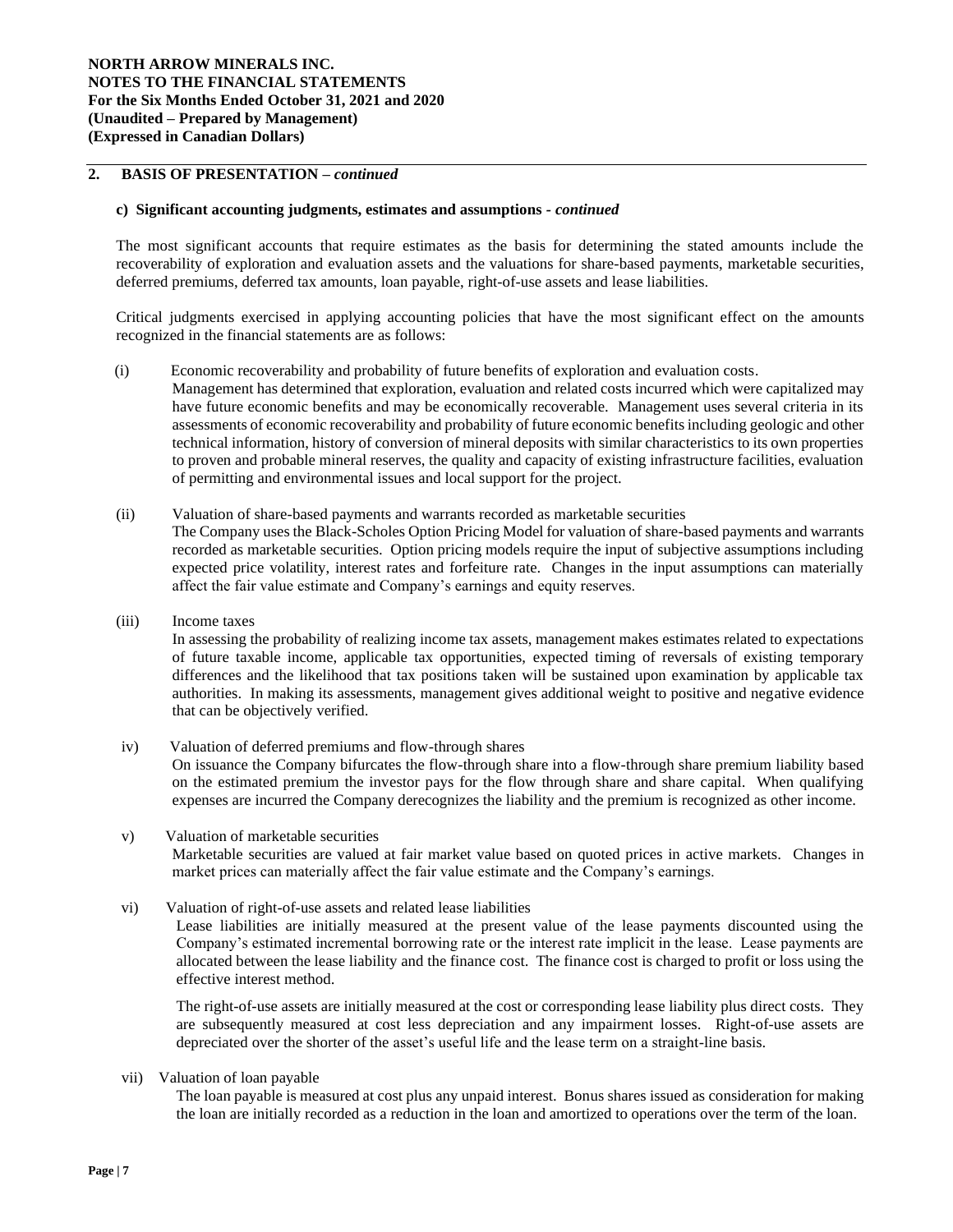## **3. FINANCIAL INSTRUMENTS AND RISK MANAGEMENT**

Financial instruments measured at fair value are classified into one of three levels in the fair value hierarchy according to the relative reliability of the inputs used to estimate the fair values. The three levels of the fair value hierarchy are:

- Level 1 Unadjusted quoted prices in active markets for identical assets or liabilities;
- Level 2 Inputs other than quoted prices that are observable for the asset or liability either directly or indirectly; and
- Level 3 Inputs that are not based on observable market data.

The Company's financial instruments consist of cash, marketable securities, receivables, accounts payable and accrued liabilities, bank line of credit, loan payable, advance from Burgundy Diamond Mines Limited and lease liabilities. Cash is carried at fair value using a Level 1 fair value measurement. The carrying value of receivables, accounts payable and accrued liabilities, advance from Burgundy Diamond Mines Limited and bank line of credit approximate their fair values due to their immediate or short-term maturity. Marketable securities consisting of common shares are recorded at fair value based on the quoted market prices in active markets at the reporting date, which is consistent with Level 1 of the fair value hierarchy**.** Marketable securities consisting of warrants are recorded at fair value based on a Black Scholes pricing model consistent with Level 3 of the fair value hierarchy.

The Company is exposed to a variety of financial risks by virtue of its activities, including credit risk, interest rate risk, liquidity risks, foreign currency risk, and equity market risk. The Company's objective with respect to risk management is to minimize potential adverse effects on the Company's financial performance. The Board of Directors provides direction and guidance to management with respect to risk management. Management is responsible for establishing controls and procedures to ensure that financial risks are mitigated to acceptable levels.

### Credit risk

Credit risk is the risk of financial loss to the Company if a counter-party to a financial instrument fails to meet its contractual obligations. The Company manages credit risk by investing its excess cash in short-term investments with investment grade ratings, issued by a Canadian chartered bank. The Company's receivables consist primarily of sales tax receivables due from the federal government and receivables from companies with which the Company has exploration agreements or options. The maximum exposure to credit risk at the reporting date is the carrying value of the Company's receivables and cash.

### Interest rate risk

Interest rate risk is the risk that the fair value or future cash flows of a financial instrument will fluctuate because of changes in market interest rates. Financial assets and liabilities with variable interest rates expose the Company to interest rate risk with respect to its cash flow. It is management's opinion that the Company is not exposed to significant interest rate risk.

### Liquidity risk

Liquidity risk is the risk that the Company will not be able to meet its obligations as they become due. The Company's ability to continue as a going concern is dependent on management's ability to raise the funds required through future equity financings, asset sales or exploration option agreements, or a combination thereof. The Company has no regular cash flow from its operating activities. The Company manages its liquidity risk by forecasting cash flow requirements for its planned exploration and corporate activities and anticipating investing and financing activities. Management and the Board of Directors are actively involved in the review, planning and approval of annual budgets and significant expenditures and commitments. Failure to realize additional funding could cast significant doubt on the Company's ability to continue as a going concern. As at October 31, 2021, the Company had cash of \$3,006,363 (April 30, 2021 - \$1,091,927) available to settle current liabilities of \$3,289,251 (April 30, 2021 - \$1,606,789).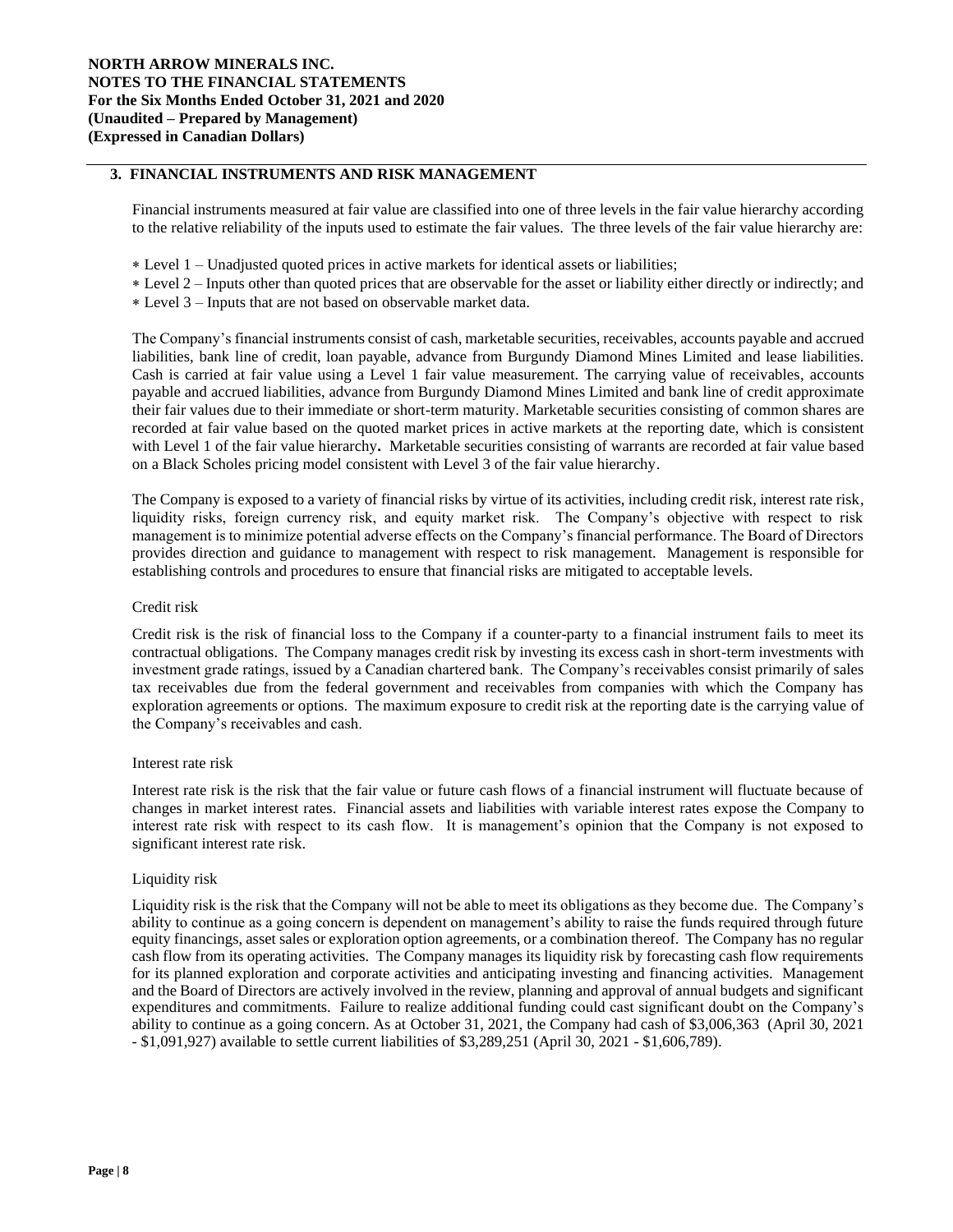## **3. FINANCIAL INSTRUMENTS AND RISK MANAGEMENT –** *continued*

#### Foreign currency risk

The Company's activities are within Canada and accordingly the Company is not subject to significant foreign currency risk.

#### Equity market risk

The Company is exposed to equity price risk arising from its marketable securities, which are classified as fair value through profit (loss). The Company plans to sell its marketable securities as market conditions permit, or as is required to finance the Company's operations from time-to-time.

### **4. MARKETABLE SECURITIES**

|                                    | Cost      | <b>Unrealized</b> | Cost of           | Gain (Loss)        | <b>Fair Value</b> |
|------------------------------------|-----------|-------------------|-------------------|--------------------|-------------------|
|                                    |           | Gain (Loss)       | <b>FVTPL</b>      | on FVTPL           |                   |
|                                    |           | on AFS            | <b>Securities</b> | <b>Securities</b>  |                   |
|                                    |           | <b>Securities</b> | <b>Sold</b>       | <b>Fair Valued</b> |                   |
| April 30, 2020                     | \$379,012 | \$ (50,000)       | \$(234,042)       | \$ (23,053)        | \$71,917          |
| Benchmark Metals Inc. - nil        |           |                   |                   |                    |                   |
| shares                             |           |                   | (58, 150)         | 37,733             | (20, 417)         |
| Dixie Gold Inc. $-$ nil shares     |           |                   | (44.495)          | 10,495             | (34,000)          |
| Metals<br>Corp.<br>Rover<br>$\sim$ |           |                   |                   |                    |                   |
| $250,000$ shares                   |           |                   | (18,750)          | 28,750             | 10,000            |
| April 30, 2021                     | 379,012   | (50,000)          | (355, 437)        | 53,925             | 27,500            |
| Rover Metals Corp. $-250,000$      |           |                   |                   |                    |                   |
| shares                             |           |                   |                   | (12,500)           | (12,500)          |
| <b>October 31, 2021</b>            | \$379,012 | \$ (50,000)       | \$ (355, 437)     | \$41,425           | \$15,000          |

## **5. RECEIVABLES**

|                                          | October 31, 2021 | April 30, 2021  |
|------------------------------------------|------------------|-----------------|
| HST/GST receivables<br>Other receivables | 134,712<br>8,052 | 11,121<br>6,808 |
|                                          | 142,764          | 17.929          |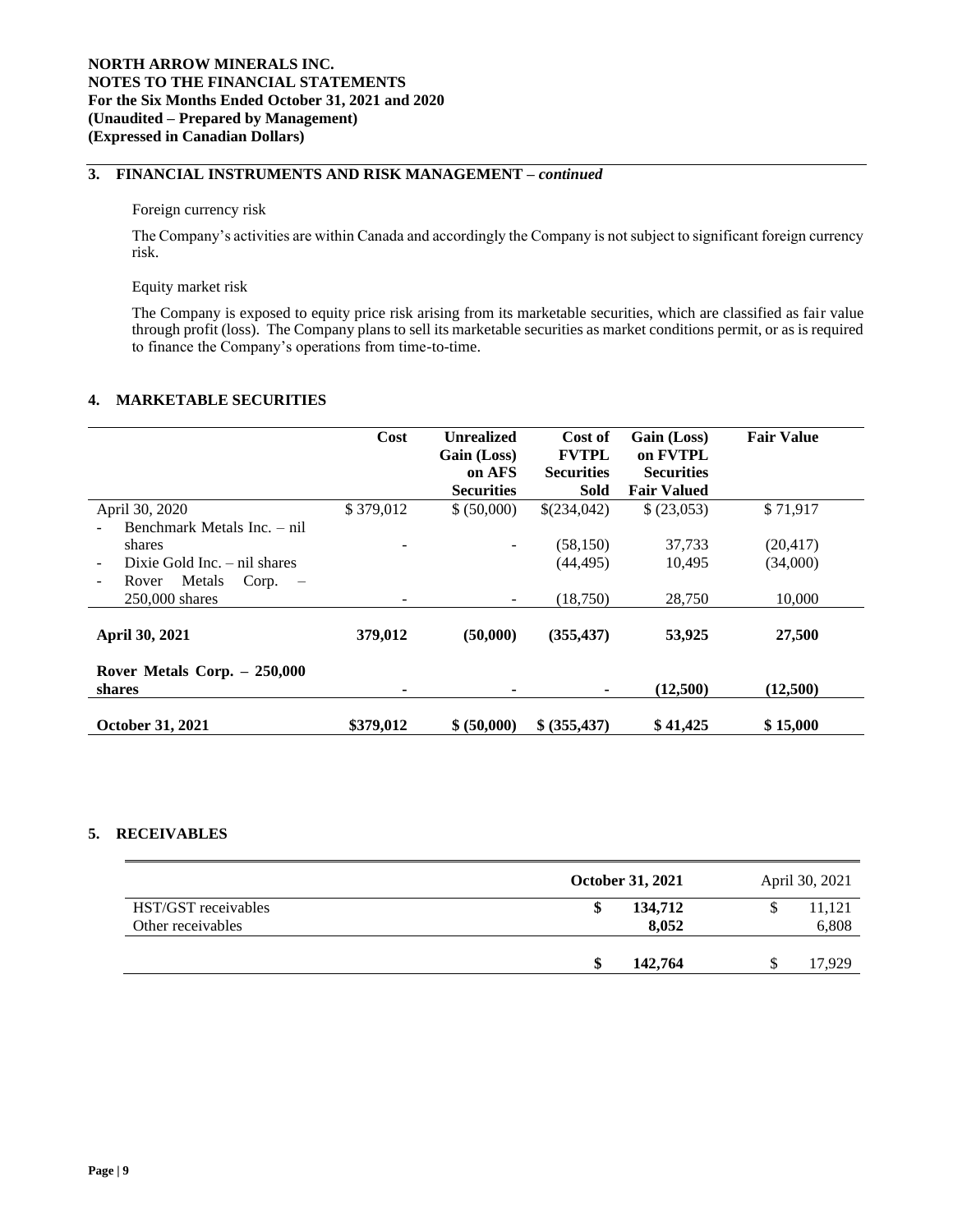## **NORTH ARROW MINERALS INC. NOTES TO THE FINANCIAL STATEMENTS For the Six Months Ended October 31, 2021 and 2020 (Unaudited – Prepared by Management) (Expressed in Canadian Dollars)**

# **6. EQUIPMENT**

|                                 | <b>Office and computer</b> | Field     |              |
|---------------------------------|----------------------------|-----------|--------------|
| Cost                            | equipment                  | equipment | <b>Total</b> |
| Balance, April 30, 2020         | \$69,614                   | \$93,775  | \$163,389    |
| Additions                       | 2,087                      |           | 2,087        |
| <b>Balance October 31, 2021</b> | 71,701                     | 93,775    | 165,476      |
| <b>Additions</b>                |                            |           |              |
| Balance, October 31, 2021       | \$71,701                   | \$93,775  | \$165,476    |
|                                 |                            |           |              |
| <b>Accumulated Depreciation</b> |                            |           |              |
| Balance, April 30, 2020         | \$44,456                   | \$66,118  | \$110,574    |
| Additions                       | 7,858                      | 5,531     | 13,389       |
| Balance April 30, 2021          | 52,314                     | 71,649    | 123,963      |
| <b>Additions</b>                | 2,910                      | 2,212     | 5,122        |
| Balance, October 31, 2021       | \$55,224                   | \$73,861  | \$129,085    |
|                                 |                            |           |              |
| April 30, 2021                  | \$19,387                   | \$22,126  | \$41,513     |
| October 31, 2021                | \$16,477                   | \$19,914  | \$ 36,391    |

# **7. RIGHT OF USE ASSETS AND LEASE LIABILITIES**

| <b>Right of use assets</b> | <b>Six Months</b>       | Year ended April |
|----------------------------|-------------------------|------------------|
|                            | <b>October 31, 2021</b> | 30, 2021         |
| <b>Opening balance</b>     | 32,408                  | 58,171           |
| <b>Additions</b>           | $\blacksquare$          | 38,248           |
| <b>Depreciation</b>        | (20,608)                | (64, 011)        |
|                            |                         |                  |
| <b>Ending Balance</b>      | 11,800                  | 32,408           |

| <b>Lease Liabilities</b> |    | <b>Six Months ended</b><br><b>October 31, 2021</b> |    | Year ended April<br>30, 2021 |
|--------------------------|----|----------------------------------------------------|----|------------------------------|
| <b>Opening balance</b>   |    | 33,273                                             | \$ | 54,708                       |
| <b>Additions</b>         |    |                                                    |    | 38,248                       |
| Lease payments           |    | (22, 208)                                          |    | (64, 795)                    |
| <b>Finance cost</b>      |    | 1,502                                              |    | 5,112                        |
| <b>Ending Balance</b>    |    | 12,567                                             |    | 33,273                       |
|                          |    |                                                    |    |                              |
| <b>Current</b>           | \$ | 12,567                                             | \$ | 32,390                       |
| Long-term                |    |                                                    |    | 883                          |
|                          | Φ  | 12,567                                             | ¢  | 33,273                       |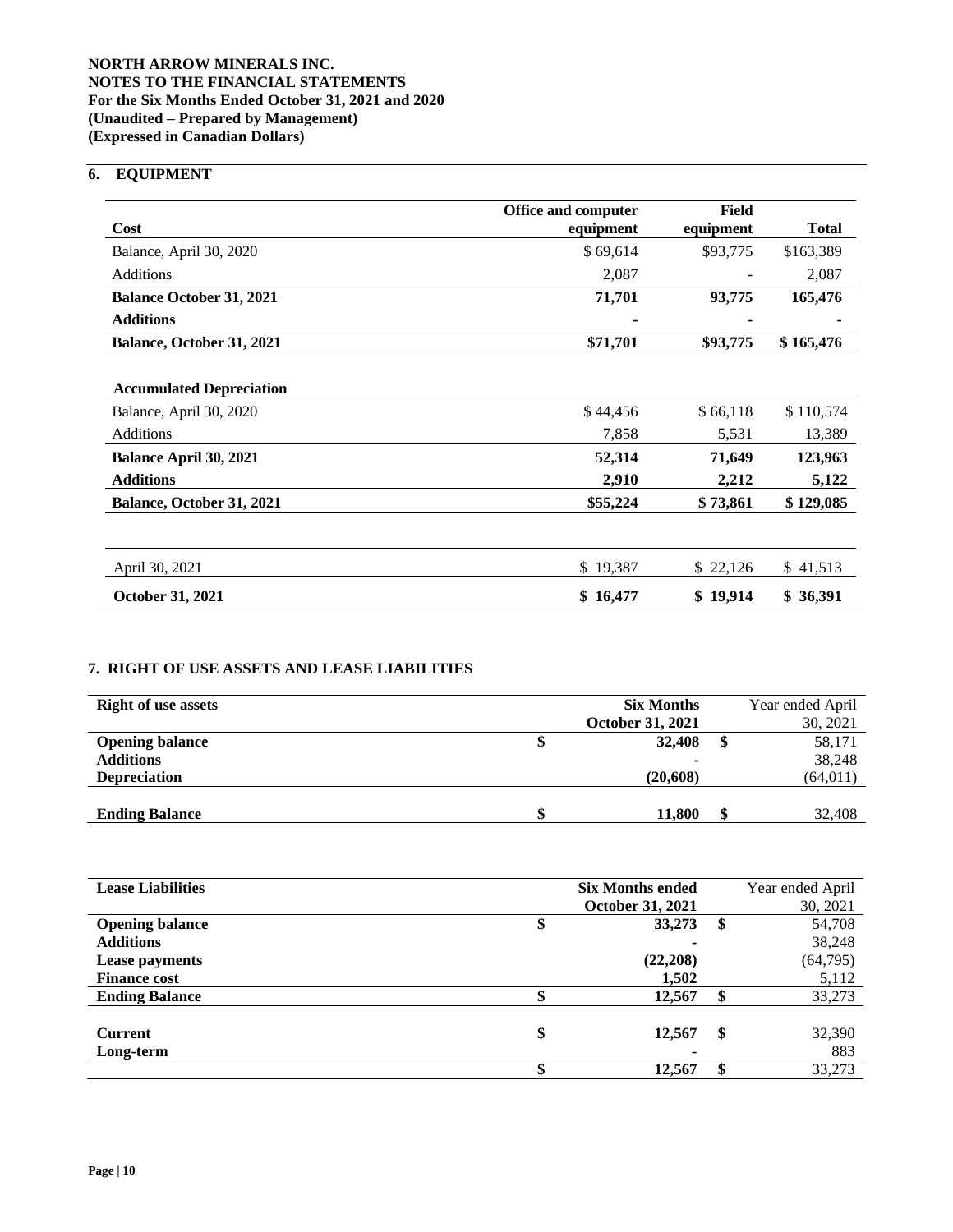## **8. EXPLORATION AND EVALUATION ASSETS**

|                                        |                | <b>Expended</b>          | <b>Write-offs</b> |                         |
|----------------------------------------|----------------|--------------------------|-------------------|-------------------------|
|                                        |                | During                   | <b>During</b>     | October 31,             |
|                                        | April 30, 2021 | the Period               | the Period        | 2021                    |
| <b>Diamond Properties</b>              |                |                          |                   |                         |
| Lac de Gras, Canada                    |                |                          |                   |                         |
| <b>Exploration</b> costs               | \$235,404      | \$                       | \$                | \$235,404               |
| Acquisition and tenure costs           | 277,918        |                          |                   | 277,918                 |
| Geological, data collection and assays | 153,559        |                          |                   | 153,559                 |
| Office and salaries                    | 134,040        |                          |                   | 134,040                 |
|                                        | 800,921        | ٠                        | $\blacksquare$    | 800,921                 |
| Pikoo, Canada                          |                |                          |                   |                         |
| <b>Exploration</b> costs               | 1,262,325      | 11,955                   |                   | 1,274,280               |
| Drilling                               | 2,085,859      |                          |                   | 2,085,859               |
| Acquisition and tenure costs           | 219,864        | 427                      |                   | 220,291                 |
| Geological, data collection and assays | 1,597,498      | 25,733                   |                   | 1,623,231               |
| Office and salaries                    | 681,107        | 22,548                   |                   | 703,655                 |
| Recoveries and contributions           | (637, 813)     |                          |                   | (637, 813)              |
|                                        | 5,208,840      | 60,663                   | $\blacksquare$    | 5,269,503               |
| Loki, Canada                           |                |                          |                   |                         |
| <b>Exploration</b> costs               | 519,758        | 26,681                   |                   | 546,439                 |
| Drilling                               | 296,657        | 390,320                  |                   | 686,977                 |
| Acquisition and tenure costs           | 79,029         | 219                      |                   | 79,248                  |
| Geological, data collection and assays | 463,993        | 6,787                    |                   | 470,780                 |
| Office and salaries                    | 310,198        | 23,487                   |                   | 333,685                 |
| Recoveries                             | (748, 952)     | (19,500)                 |                   | (768, 452)              |
|                                        | 920,683        | 427,994                  | $\blacksquare$    | 1,348,677               |
| Naujaat, Canada                        |                |                          |                   |                         |
| <b>Exploration</b> costs               | 1,165,963      | 283,353                  |                   | 1,449,316               |
| Drilling                               | 1,464,020      |                          |                   | 1,464,020               |
| Acquisition and tenure costs           | 430,290        | 5,513                    |                   | 435,803                 |
| Geological, data collection and assays | 5,272,485      | 2,084,542                |                   | 7,357,027               |
| Office and salaries                    | 1,157,704      | 524,881                  |                   | 1,682,585               |
| Recoveries and contributions           | (582, 560)     | (3,028,103)              |                   | (3,610,663)             |
|                                        | 8,907,902      | (129, 814)               | ÷.                | 8,778,088               |
|                                        |                |                          |                   |                         |
| Mel, Canada                            |                |                          |                   |                         |
| <b>Exploration</b> costs               | 1,331,925      | 8,675                    |                   | 1,340,600               |
| Drilling                               | 465,004        |                          |                   | 465,004                 |
| Acquisition and tenure costs           | 305,896        |                          |                   | 305,896                 |
| Geological, data collection and assays | 997,079        |                          |                   | 997,079                 |
| Office and salaries                    | 399,750        | 7,799                    |                   | 407,549                 |
| Recoveries                             | 3,499,654      | (120, 500)<br>(104, 026) |                   | (120, 500)<br>3,395,628 |
|                                        |                |                          |                   |                         |
| CSI, Canada                            |                |                          |                   |                         |
| <b>Exploration</b> costs               |                | 3,808                    |                   | 3,808                   |
| Acquisition and tenure costs           | 12,375         | 455                      |                   | 12,830                  |
|                                        |                |                          |                   |                         |
| Geological, data collection and assays | 5,991          | 53,405                   |                   | 59,396                  |
| Office and salaries                    |                | 10,920                   |                   | 10,920                  |
|                                        | 18,366         | 68,588                   | ۰                 | 86,954                  |
|                                        |                |                          |                   |                         |
| <b>TOTAL</b>                           | \$19,356,366   | \$323,405                | \$                | \$19,679,771            |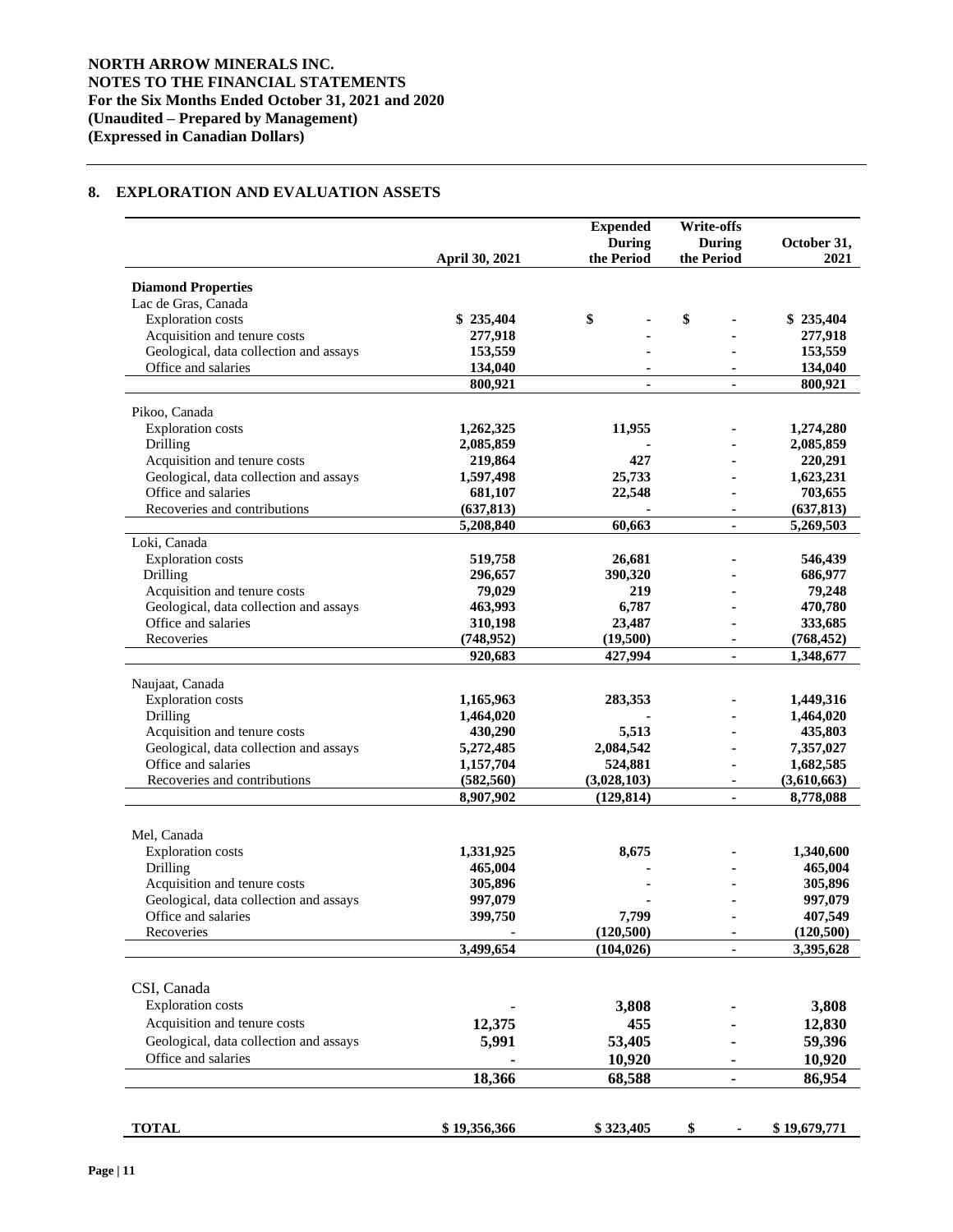## **8. EXPLORATION AND EVALUATION ASSETS -** *continued*

|                                         |                          | Expended<br>During       | Write-offs<br>During     |                |
|-----------------------------------------|--------------------------|--------------------------|--------------------------|----------------|
|                                         | April 30, 2020           | the Year                 | the Year                 | April 30, 2021 |
| <b>Diamond Properties</b>               |                          |                          |                          |                |
| Lac de Gras, Canada                     |                          |                          |                          |                |
| <b>Exploration</b> costs                | \$235,404                | \$                       | \$                       | \$235,404      |
| Acquisition and tenure costs            | 277,918                  |                          |                          | 277,918        |
| Geological, data collection and assays  | 153,559                  |                          |                          | 153,559        |
| Office and salaries                     | 134,040                  |                          |                          | 134,040        |
|                                         | 800,921                  | $\overline{\phantom{a}}$ | $\overline{\phantom{a}}$ | 800,921        |
| Pikoo, Canada                           |                          |                          |                          |                |
| <b>Exploration</b> costs                | 1,261,940                | 385                      |                          | 1,262,325      |
|                                         |                          |                          |                          |                |
| Drilling                                | 2,085,859                |                          |                          | 2,085,859      |
| Acquisition and tenure costs            | 218,467                  | 1,397                    |                          | 219,864        |
| Geological, data collection and assays  | 1,597,498                |                          |                          | 1,597,498      |
| Office and salaries                     | 661,065                  | 20,042                   |                          | 681,107        |
| Contribution from joint-venture partner | (637, 813)               |                          |                          | (637, 813)     |
|                                         | 5,187,016                | 21,824                   | $\overline{a}$           | 5,208,840      |
| Loki, Canada                            |                          |                          |                          |                |
| <b>Exploration</b> costs                | 501,302                  | 18,456                   |                          | 519,758        |
| Drilling                                | 296,657                  |                          |                          | 296,657        |
| Acquisition and tenure costs            | 78,299                   | 730                      |                          | 79,029         |
| Geological, data collection and assays  | 287,068                  | 176,925                  |                          | 463,993        |
| Office and salaries                     | 256,778                  | 53,420                   |                          | 310,198        |
| Recoveries                              | (636,000)                | (112,952)                |                          | (748, 952)     |
|                                         | 784,104                  | 136,579                  | $\overline{\phantom{a}}$ | 920,683        |
|                                         |                          |                          |                          |                |
| Naujaat, Canada                         |                          |                          |                          |                |
| <b>Exploration</b> costs                | 984,565                  | 181,398                  |                          | 1,165,963      |
| Drilling                                | 1,464,020                |                          |                          | 1,464,020      |
| Acquisition and tenure costs            | 402,881                  | 27,409                   |                          | 430,290        |
| Geological, data collection and assays  | 5,056,137                | 216,348                  |                          | 5,272,485      |
| Office and salaries                     | 1,007,866                | 149,838                  |                          | 1,157,704      |
| Recoveries and contributions            |                          | (582, 560)               | $\overline{\phantom{a}}$ | (582, 560)     |
|                                         | 8,915,469                | (7, 567)                 |                          | 8,907,902      |
|                                         |                          |                          |                          |                |
| Mel, Canada                             |                          |                          |                          |                |
| <b>Exploration</b> costs                | 1,330,689                | 1,236                    |                          | 1,331,925      |
| Drilling                                | 465,004                  |                          |                          | 465,004        |
| Acquisition and tenure costs            | 303,152                  | 2,744                    |                          | 305,896        |
| Geological, data collection and assays  | 997,079                  |                          |                          | 997,079        |
| Office and salaries                     | 371,766                  | 27,984                   | $\overline{\phantom{a}}$ | 399,750        |
|                                         | 3,467,690                | 31,964                   |                          | 3,499,654      |
|                                         |                          |                          |                          |                |
| CSI, Canada                             |                          |                          |                          |                |
| Acquisition and tenure costs            |                          | 12,375                   |                          | 12,375         |
| Geological, data collection and assays  |                          | 5,991                    |                          | 5,991          |
|                                         | $\overline{\phantom{0}}$ | 18,366                   | $\overline{\phantom{a}}$ | 18,366         |
|                                         |                          |                          |                          |                |
| <b>TOTAL</b>                            | \$19,155,200             | \$201,166                | \$                       | \$19,356,366   |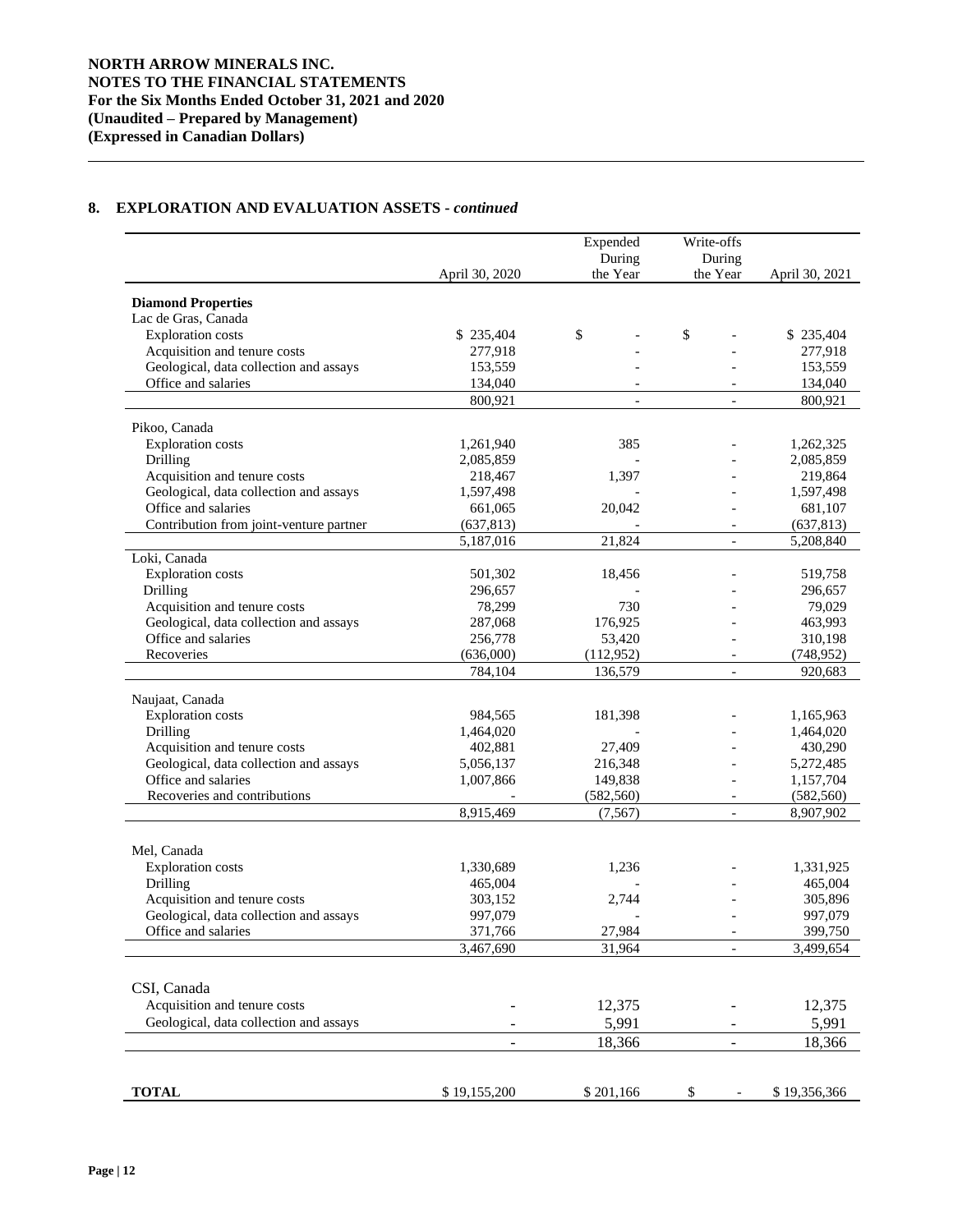## **8. EXPLORATION AND EVALUATION ASSETS -** *continued*

Title to exploration and evaluation assets involves certain inherent risks due to the difficulties of determining the validity of certain claims as well as the potential for problems arising from the frequently ambiguous conveyancing history characteristic of many exploration and evaluation assets. The Company has investigated title to all of its exploration and evaluation assets and, to the best of its knowledge, title to all of these assets are in good standing.

## **Diamond Properties, Canada**

### *Lac de Gras project, Northwest Territories*

In August 2011, the Company entered into an option agreement with Dominion Diamond Mines ("Dominion"), and Springbok Holdings Inc. ("Springbok"), to jointly explore Springbok and the Company's Lac de Gras property and Dominion's land holdings contiguous to Springbok and the Company's Lac de Gras property (collectively, the "JV Property"). Subsequently in accordance with the terms of the agreement, Dominion incurred more than \$5,000,000 of exploration expenditures and earned a 55% interest in the joint venture and the Company and Springbok shared equally a 45% interest in the JV Property.

On October 24, 2012, the Company entered into an agreement to acquire Springbok's interest in the JV Property (the "Springbok Interests") for 1,000,000 shares in the Company issued at a value of \$235,000. As additional consideration, in the event that the Company subsequently incurs \$2 million in joint venture expenditures on the JV Property, the Company will issue to Springbok that number of common shares of the Company having a value of \$1 million. A director of the Company is a principal of Springbok.

In October 2015, the Company and Dominion finalized a joint venture agreement having an effective date of June 1, 2015 to govern the ongoing evaluation, on the basis of a 45%/55% (North Arrow/Dominion) joint venture, of the JV Property. During 2020, Dominion filed for creditor protection under the regulations of the Companies' Creditor Arrangement Act ("CCAA") to allow time for the reorganization of its finances with respect to its operating mine and operations in the Northwest Territories. Effective February 3, 2021, Dominion sold its Ekati diamond mine and associated assets, including its interest in the joint venture and the JV property, to Arctic Canadian Diamond Company ("ACDC").

Subsequent to December 2015, the Company has elected not to contribute its proportionate share of costs to joint venture exploration programs and as a result its interest in the joint venture has been diluted. As of February 3, 2021, the Company and ACDC agreed the Company holds a 22.69% interest in the joint venture.

### *Naujaat project, Nunavut*

The Company maintains a 100% interest in the Naujaat diamond project. This interest is subject to a February 15, 2017 agreement under which the Company agreed to pay Stornoway Diamond Corporation ("Stornoway") \$2.5 million at the time the first royalty payments relating to the Naujaat project are payable. In addition, Stornoway retains a 0.5% gross overriding royalty ("GOR") and net smelter royalty ("NSR") on diamond, precious metal and base metal production from the Naujaat project.

The Naujaat project is also subject to an additional 3% NSR on metals and a 3% gross production royalty ("GPR") on industrial minerals, including diamonds. Effective November 21, 2016, the Company reached an agreement with the underlying royalty holder where each of the NSR and GPR may be reduced from 3% to 1% subject to future contingent cash payments totaling \$5.15 million and future staged exploration expenditures totalling \$20 million.

Effective June 1, 2020 the Company entered into an option agreement with Burgundy Diamond Mines Limited ("Burgundy") (previously EHR Resources Ltd.). Under the terms of the option agreement, Burgundy can earn a 40% interest in the project by investing \$5,600,000 to collect a 1,500 to 2,000 tonne preliminary bulk sample during the 2021 summer field season. The agreement provides that North Arrow will receive a fee of 5% of costs incurred on the Naujaat project and the Company has recorded the fee as an exploration cost and a contribution to the project. As part of the agreement, Burgundy has, as at October 31, 2021, advanced \$5,600,000 to be used by North Arrow, as operator, to complete the bulk sample program. The Company and Burgundy have also entered into a non-binding letter of intent to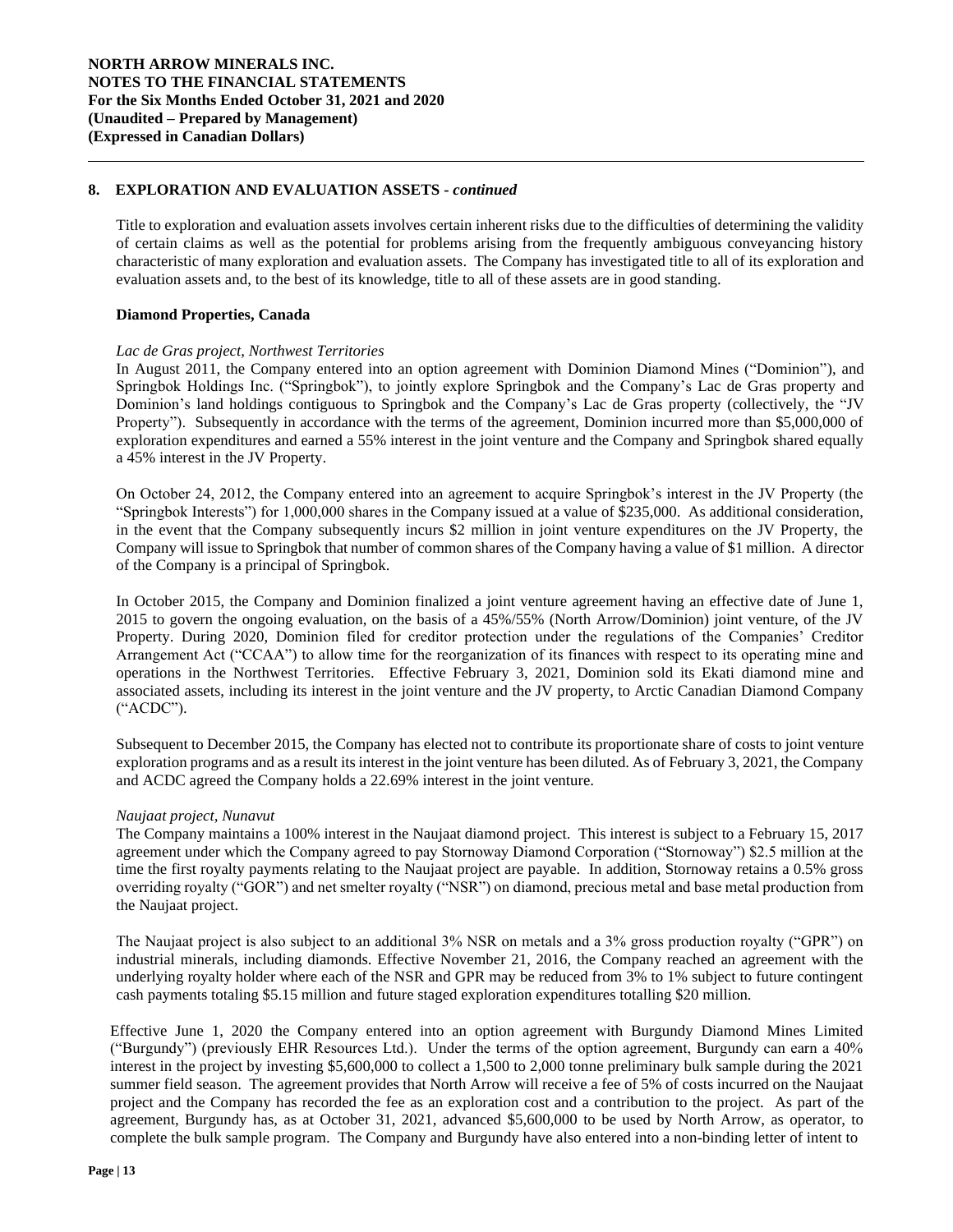## **8. EXPLORATION AND EVALUATION ASSETS –** *continued*

#### **Diamond Properties, Canada –** *continued*

negotiate a second option agreement under which Burgundy may elect, after completing the 2021 preliminary bulk sample, to earn an additional 20% interest in the Q1-4 diamond deposit by funding the collection of a 10,000 tonne bulk sample.

## *Pikoo project, Saskatchewan*

The Company maintains a 100% interest in the Pikoo diamond project. This interest is subject to a February 15, 2017 agreement under which the Company agreed to pay Stornoway \$1.25 million at the time the first royalty payments relating to the Pikoo project are payable. In addition, Stornoway retains a 1.0% gross overriding royalty ("GOR") and net smelter royalty ("NSR") on diamond, precious metal and base metal production from the Pikoo project.

### *Loki project, Northwest Territories*

The Company maintains a 100% interest in the Loki diamond project subject to royalties ranging from 1.25% to 1.5% on diamonds and base and precious metals granted to Umgeni Holdings International Limited ("Umgeni") under the terms of a January 25, 2016 royalty purchase agreement. Effective July 31, 2019, the royalty purchase agreement was amended to grant Umgeni increased royalties ranging to 2% for \$266,000 (received). Umgeni is a private company of which a director of the Company is a beneficiary of the sole shareholder.

During the year ended April 30, 2021 the Company accepted a \$130,000 grant under the NWT Mineral Incentive Program. The grant amount must be spent on exploration activities prior to March 31, 2021 (completed).

#### *Mel project, Nunavut*

The Company maintains a 100% interest in the Mel diamond project in Nunavut. This interest is subject to a 1% GOR payable to Anglo Celtic Exploration Ltd (the "ACEL GOR"), a private company controlled by a director. The Company retains the right to buy back one half of the ACEL GOR for \$1,000,000 at any time.

Effective January 13, 2021, the Company entered into an agreement with StrategX Elements Corp ("StrategX") to sell to StrategX the non-diamond mineral rights in the Mel Property for consideration of a 1% GOR on the non-diamond production and 100% of the rights to any diamond discoveries in a 435,000 ha area of interest surrounding the project ("StrategX AOI"). In addition, StrategX will assume 50% of the responsibility for the Mel exploration camp, including the demobilization costs. StrategX retains a 2% GOR on any diamond production in the StrategX AOI, reduced to 1% wherever the ACEL GOR applies. North Arrow retains the right to purchase 50% of StrategX's GOR for \$2,000,000. StrategX retains the right to purchase 50% of the North Arrow GOR for \$1,000,000.

### *Luxx project, Nunavut*

The Company maintains a 100% interest in the Luxx diamond project in Nunavut. The interest is subject to a 1% GOR payable to Anglo Celtic Exploration Ltd. The Company retains the right to buy back one half of the gross overriding royalty for \$1,000,000 at any time.

#### *CSI project, Nunavut*

The CSI project consists of 3 claims that were acquired through staking during the year ended April 30, 2021.

## **9. ACCOUNTS PAYABLE AND ACCRUED LIABILITIES**

|                                       |   | <b>October 31, 2021</b> | April 30, 2021     |
|---------------------------------------|---|-------------------------|--------------------|
| Trade payables<br>Accrued liabilities | J | 504,004<br>140,000      | 161,504<br>272,700 |
|                                       | S | 644,004                 | 434,204            |

Included in accrued liabilities is an initial provision of \$120,500 for estimated costs related to the demobilization of equipment in Nunavut.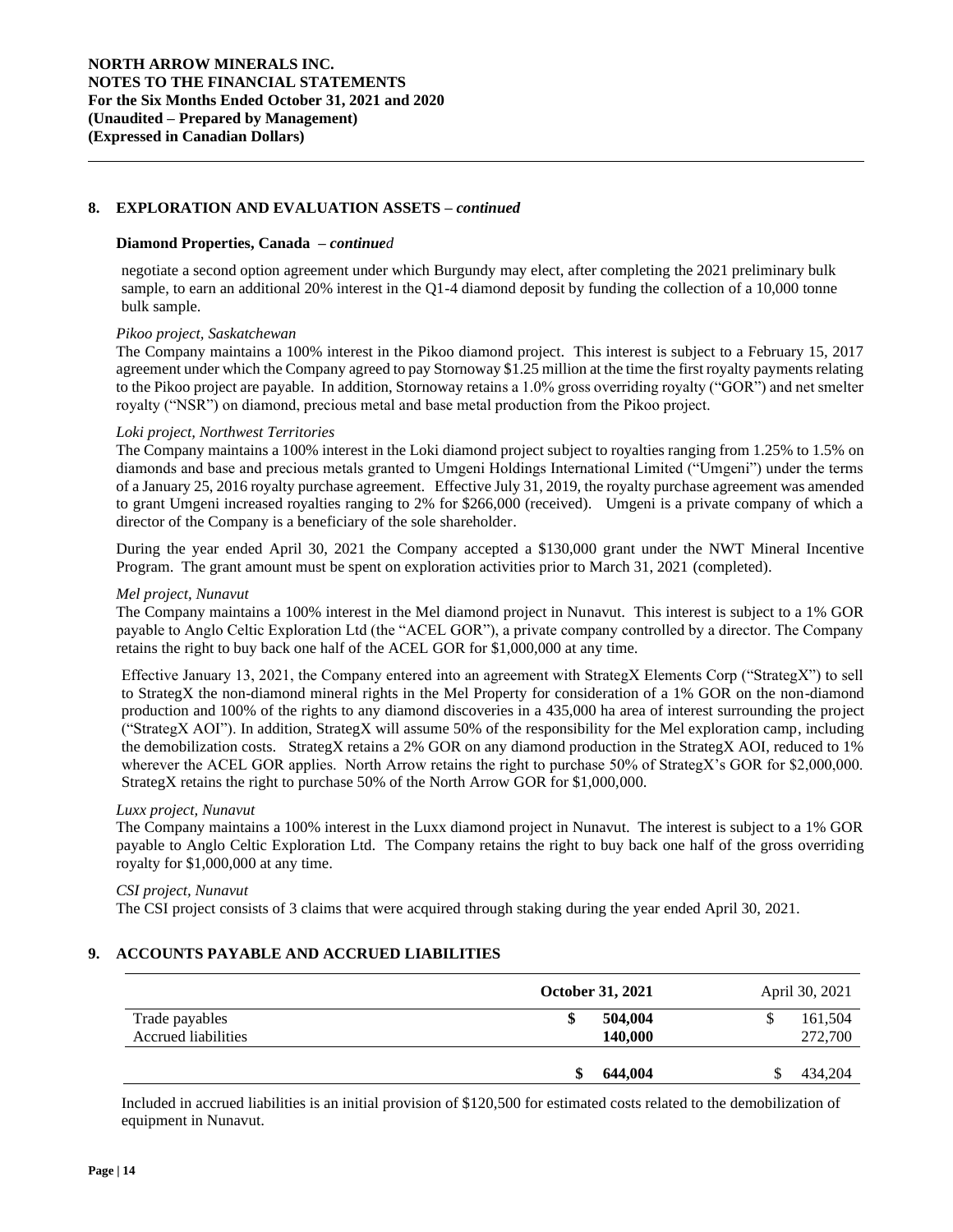## **10. BANK LINE OF CREDIT**

|                     | October 31, 2021 | 2021<br>April 30, |
|---------------------|------------------|-------------------|
| Bank line of credit | 40.000           | 40.00C            |

During the year ended April 30, 2020, the Company received a 0% interest operating line of credit under the terms of the Canadian Emergency Business Account Program. If repaid in full by December 31, 2022, 25% of the balance may be forgiven. If not repaid by December 31, 2022, the Company will have the option for a 3 year term extension on the unpaid balance of the loan bearing interest at the rate of 5% per annum. The loan must be repaid in full by December 31, 2025.

## **11. LOAN PAYABLE**

Effective February 17, 2021 the Company entered into an agreement with Anglo Celtic Exploration Ltd. ("Anglo"), a company controlled by a director, to provide North Arrow an unsecured loan of \$400,000. Under the terms of the agreement the loan carries an interest rate of 10% per annum and is to be repaid February 16, 2022. As further consideration for agreeing to advance the loan, North Arrow issued to Anglo 1,000,000 bonus shares at a fair value of \$85,000. The bonus shares cost is amortized over the term of the loan. The unamortized portion of the cost the bonus shares is recorded as a reduction in the loan.

## **12. CAPITAL STOCK AND RESERVES**

### **Authorized share capital**

The authorized share capital of the Company is an unlimited number of common shares without par value.

#### **Share issuances**

On May 31, 2021 the Company completed a 9,222,000 unit flow through financing at a price of \$0.11 per share for gross proceeds of \$1,014,420. Each unit consisted of a flow through share and one half of a transferable non-flow-through warrant. Each whole warrant will entitle the holder to purchase one additional non-flow through share at a price of \$0.18 for a period of two years. The flow through shares were issued at a premium which was determined to be \$46,110 and this has been recorded as a deferred premium liability. During the six months ended October 31, 2021, the Company incurred eligible exploration expenditures and credited other income of \$26,282 to operations and the remaining amount of \$19,828 is recorded as the deferred premium at October 31, 2021. Finders' fees and costs of \$32,379 were payable in connection with this private placement.

### **Stock options and warrants**

At the Company's Annual General Meeting held on December 17, 2021, the shareholders ratified the stock option plan (the "Plan"). The Plan gives the directors the authority to grant options to directors, officers, employees and consultants. The maximum number of shares to be issued under the Plan is 10% of the issued and outstanding common shares at the time of the grant. The exercise price of each option granted shall not be less than the market price at the date of grant less a discount up to 25% in accordance with the policies of the TSX Venture Exchange ("TSXV").

Options granted typically have a term up to 5 years with vesting provisions determined by the directors in accordance with TSXV policies for Tier 2 Issuers, with a typical vesting period of 25% upon grant and 25% every six months thereafter.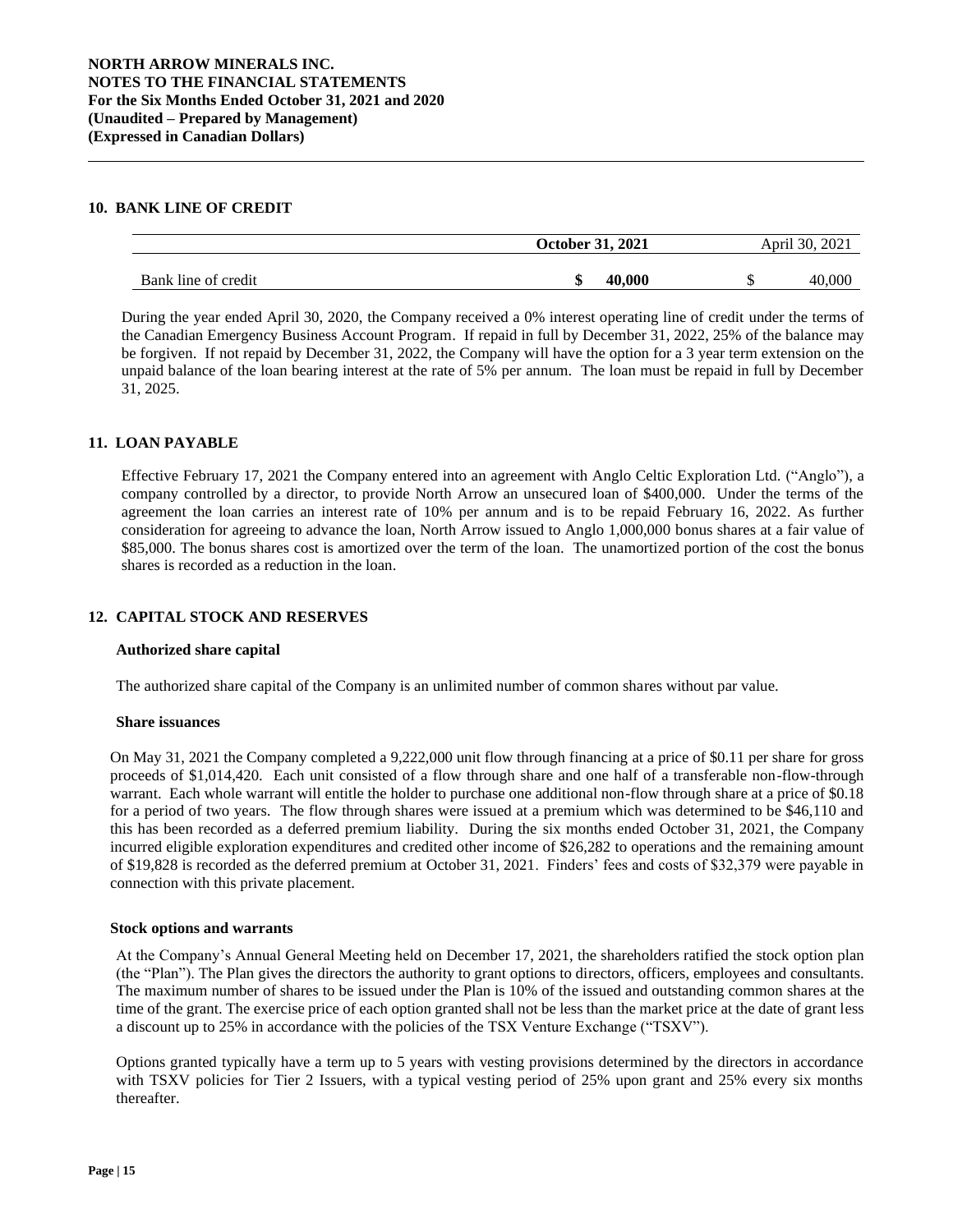## **12. CAPITAL STOCK AND RESERVES –** *continued*

#### **Stock options and warrants –** *continued*

As at October 31, 2021, the following stock options were outstanding:

| Number of     | <b>Exercise</b> | Number of            |                    |
|---------------|-----------------|----------------------|--------------------|
| <b>Shares</b> | Price           | <b>Shares Vested</b> | <b>Expiry Date</b> |
| 2,210,000     | 0.27<br>S       | 2,210,000            | June 23, 2022      |
| 50,000        | 0.25            | 50,000               | November 21, 2022  |
| 2,070,000     | 0.27<br>S       | 2,070,000            | May 10, 2023       |
| 2,670,000     | 0.20<br>\$      | 2,670,000            | July 12, 2023      |
| 2,970,000     | 0.10<br>S       | 2,970,000            | November 8, 2024   |
| 400,000       | 0.10<br>\$      | 200,000              | December 17, 2025  |
| 1.025.000     | 0.12<br>S       | 256,250              | June 3, 2026       |
| 11,395,000    |                 | 10,426,250           |                    |

A summary of the Company's stock option activity is as follows:

|                           |               | Weighted              |
|---------------------------|---------------|-----------------------|
|                           | <b>Number</b> | Average               |
|                           | of Options    | <b>Exercise Price</b> |
| Balance, April 30, 2020   | 9,970,000     | 0.20                  |
| Options granted           | 400,000       | 0.10                  |
| Balance, April 30, 2021   | 10,370,000    | \$0.20                |
| <b>Options granted</b>    | 1,025,000     | 0.12                  |
| Balance, October 31, 2021 | 11,395,000    | \$0.18                |

## **Share-based compensation**

During the six months ended October 31, 2021, the Company granted 1,025,000 stock options (October 31, 2020 – nil) having a total fair value of \$90,394 (October 31, 2020 - \$nil) and a weighted average grant-date value of \$0.09 (October 31, 2020 – \$nil) per option. During the six months ended October 31, 2021, the Company recognized share-based compensation of \$60,982 (October 31, 2020 – \$24,544) relating to options vested during the period.

The fair value of options granted was estimated on the date of grant using the Black-Scholes option pricing model, with the following assumptions:

|                                 | <b>October 31, 2021</b> | April 30, 2021  |
|---------------------------------|-------------------------|-----------------|
| Risk-free interest rate         | $1.00\%$                | 1.75%           |
| Expected dividend yield         | Nil                     | N <sub>il</sub> |
| Expected stock price volatility | 116.00%                 | 117.57%         |
| Expected life                   | 5 years                 | 5 years         |
| Expected forfeiture rate        | Nil                     | Nil             |

L.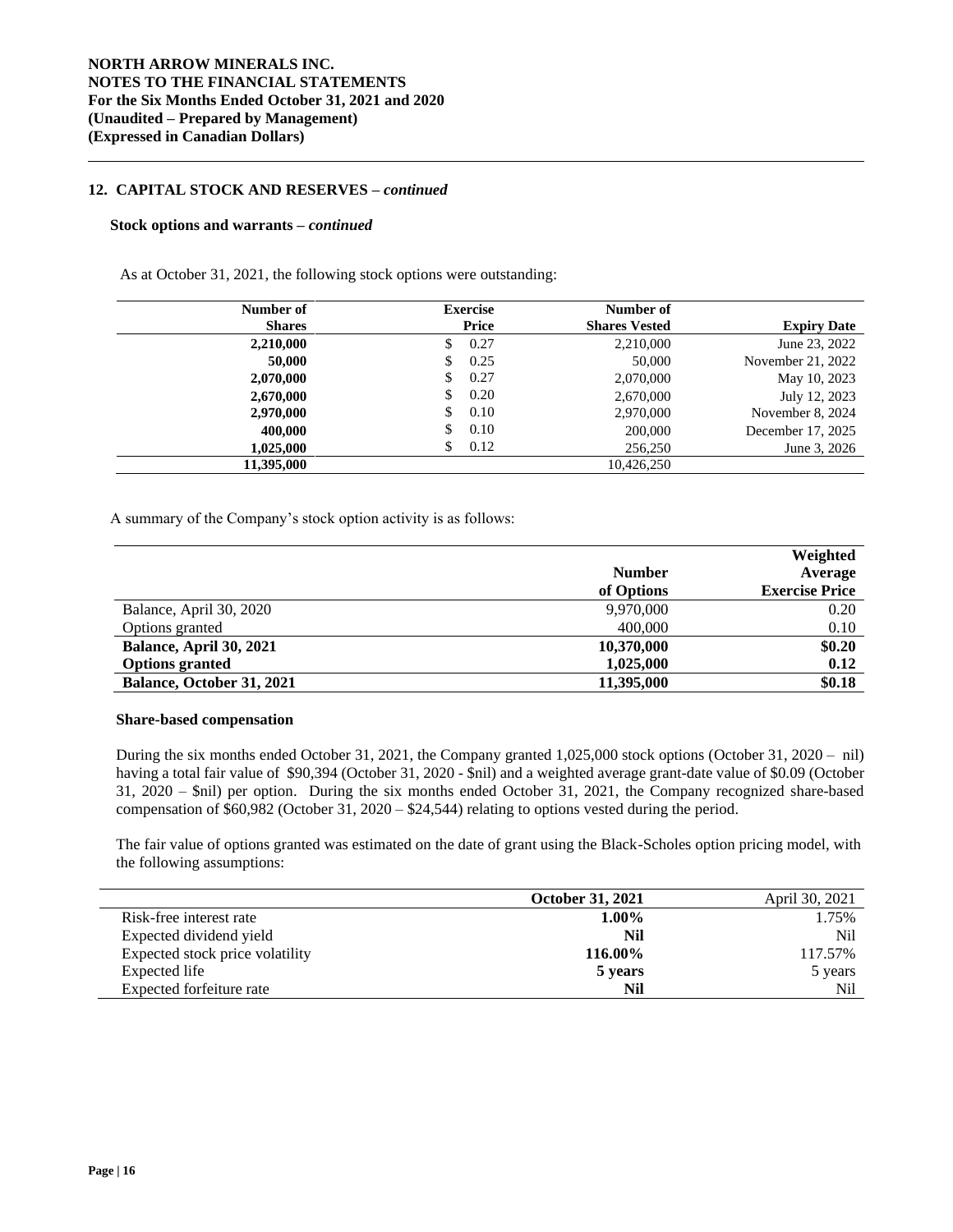### **12. CAPITAL STOCK AND RESERVES –** *continued*

#### **Stock options and warrants –** *continued*

A summary of the Company's warrant activity is as follows:

|                                         |                 | Weighted        |
|-----------------------------------------|-----------------|-----------------|
|                                         | <b>Number</b>   | Average         |
|                                         | of              | <b>Exercise</b> |
|                                         | <b>Warrants</b> | <b>Price</b>    |
|                                         |                 |                 |
| <b>Balance, April 30, 2020 and 2021</b> | 44,386,003      | \$0.18          |
| <b>Issued</b>                           | 4,611,000       | 0.18            |
|                                         |                 |                 |
| Balance, October 31, 2021               | 48,997,003      | \$0.18          |

At October 31, 2021 the following warrants were outstanding:

| <b>Number of Warrants</b> | <b>Exercise Price</b> | <b>Expiry Date</b> |
|---------------------------|-----------------------|--------------------|
| 20,000,000                | $*$ \$0.225           | **May 17,2022      |
| 5,070,887                 | $*$ \$0.225           | **June 19, 2022    |
| 1,410,830                 | \$0.30                | **June 19, 2022    |
| 17,904,286                | \$ 0.10               | July 31, 2024      |
| 4,611,000                 | \$ 0.18               | May 31, 2023       |
| 48,997,003                |                       |                    |

Exercise price amended July 31, 2019 to \$0.225

\*\* Expiry date amended July 31, 2019 to May 17, 2022 and June 19, 2022.

## **13. RELATED PARTY TRANSACTIONS**

Details of the transactions between the Company and related parties not disclosed elsewhere in the financial statements are disclosed below.

The Company incurred the following transactions in the normal course of operations with directors, officers and companies that have an officer and/or director in common.

- a) Paid or accrued consulting fees of \$4,500 (October 31, 2020 \$4,500) to the Corporate Secretary of the Company. This amount is included in salaries disclosed below.
- b) Paid \$nil (October 31, 2020 \$347) for office costs to a company controlled by a director.
- c) Charged related parties \$3,240 (October 31, 2020 \$3,350) for rent, office and administrative costs.
- d) Included in accounts payable is \$121,795 (October 31, 2020 \$43,795) due to directors and officers.
- e) Interest of \$20,763 (October 31, 2020 \$nil) has been accrued on an unsecured loan from a company controlled by a director.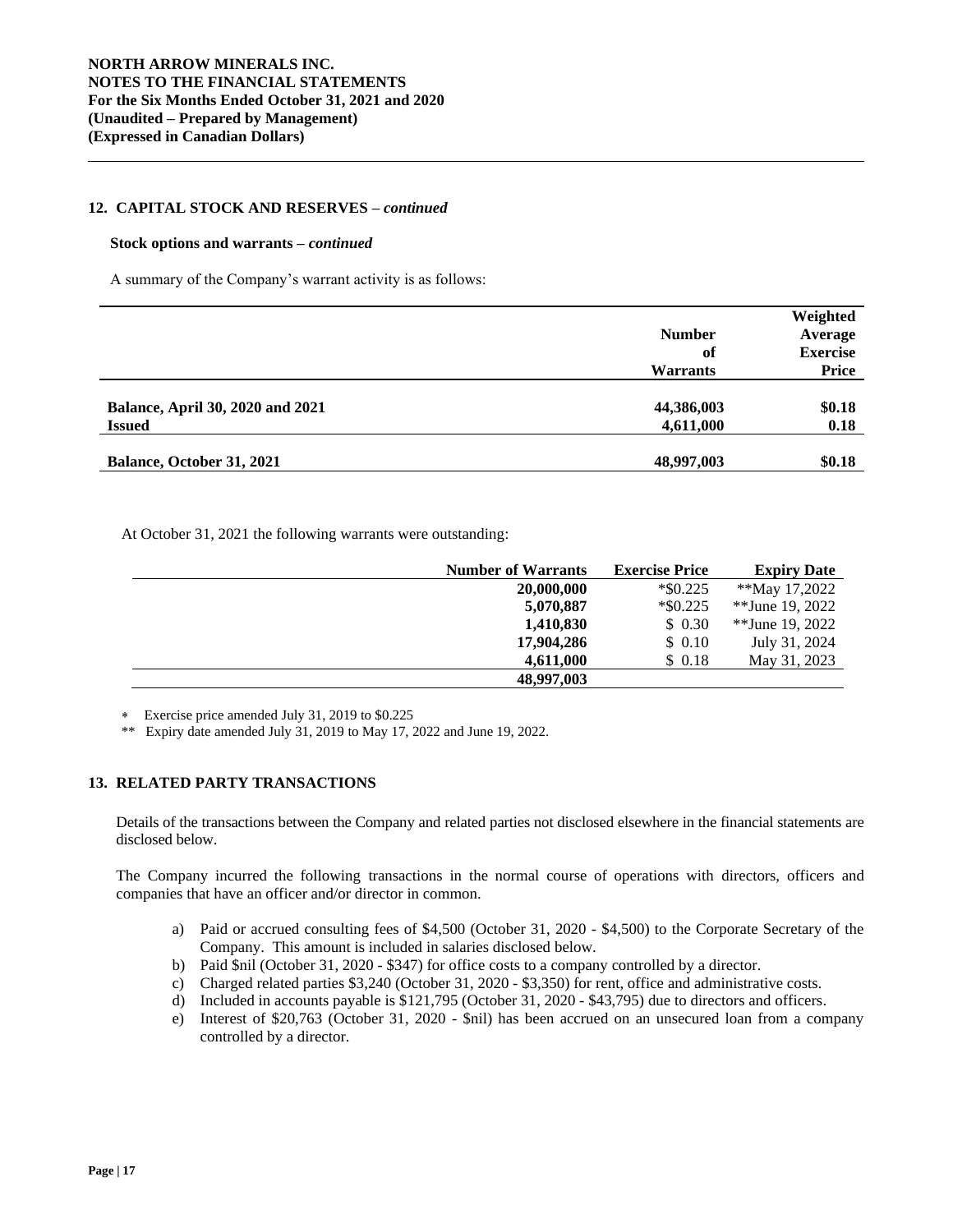### **13. RELATED PARTY TRANSACTIONS -** *continued*

The remuneration of directors and key management personnel during the six months ended October 31, 2021 was as follows:

|                                                                                                    | <b>October 31, 2021</b> |                            | October 31, 2020 |                             |
|----------------------------------------------------------------------------------------------------|-------------------------|----------------------------|------------------|-----------------------------|
| Salaries <sup>1</sup><br>Salaries in exploration $costs1$<br>Share-based compensation <sup>2</sup> | \$                      | 83,483<br>60,517<br>42,617 |                  | 121,225<br>23,122<br>14,668 |
| Total                                                                                              | ¢                       | 186,617                    |                  | 159,015                     |

1 – When key management is working specifically on mineral properties their time is capitalized against the mineral property.

2 – Share-based compensation is the fair value of options that have been granted to directors and key management personnel.

During the year ended April 30, 2016, the Company entered into an employment agreement with a senior employee and officer for his services requiring a minimum annual payment of \$225,000. In addition, the employment agreement contains clauses which could provide for a payment or payments in excess of \$450,000 on termination of employment or conclusion of a change in control or similar transaction.

## **14. SUPPLEMENTAL DISCLOSURE WITH RESPECT TO CASH FLOWS**

The significant non-cash transactions for the six months ended October 31, 2021 were:

- a) the Company incurred exploration and evaluation expenditures of \$486,682 (April 30, 2020 \$304,321) that are included in accounts payable and accrued liabilities at year end.
- c) Included in right-of-use assets is \$168,026 (April 30, 2021 \$168,026) representing the capitalized portion of leased real estate and equipment assets.
- d) Included in lease liabilities is \$168,026 (April 30, 2020 \$168,026) of capitalized lease payments and \$1,502 (October 31, 2020 - \$3,350) of effective interest expense.

## **15. CAPITAL MANAGEMENT**

The capital of the Company consists of the items included in shareholders' equity. The Company manages its capital structure and makes adjustments to it, based on the funds available to the Company. The Company's objective for capital management is to plan for the capital required to support the Company's ongoing acquisition and exploration of its mineral properties and to provide sufficient funds for its corporate activities. There have been no changes to the management of capital during the fiscal year.

The Company's exploration and evaluation assets are in the exploration stage. As an exploration stage company, the Company is currently unable to self-finance its operations. The Company has historically relied on equity financings to finance its operations. In order to carry out the Company's planned exploration programs and to pay for administrative costs, the Company will have to raise additional funds as required. To effectively manage the Company's capital requirements, the Company's management has in place a planning and budgeting process.